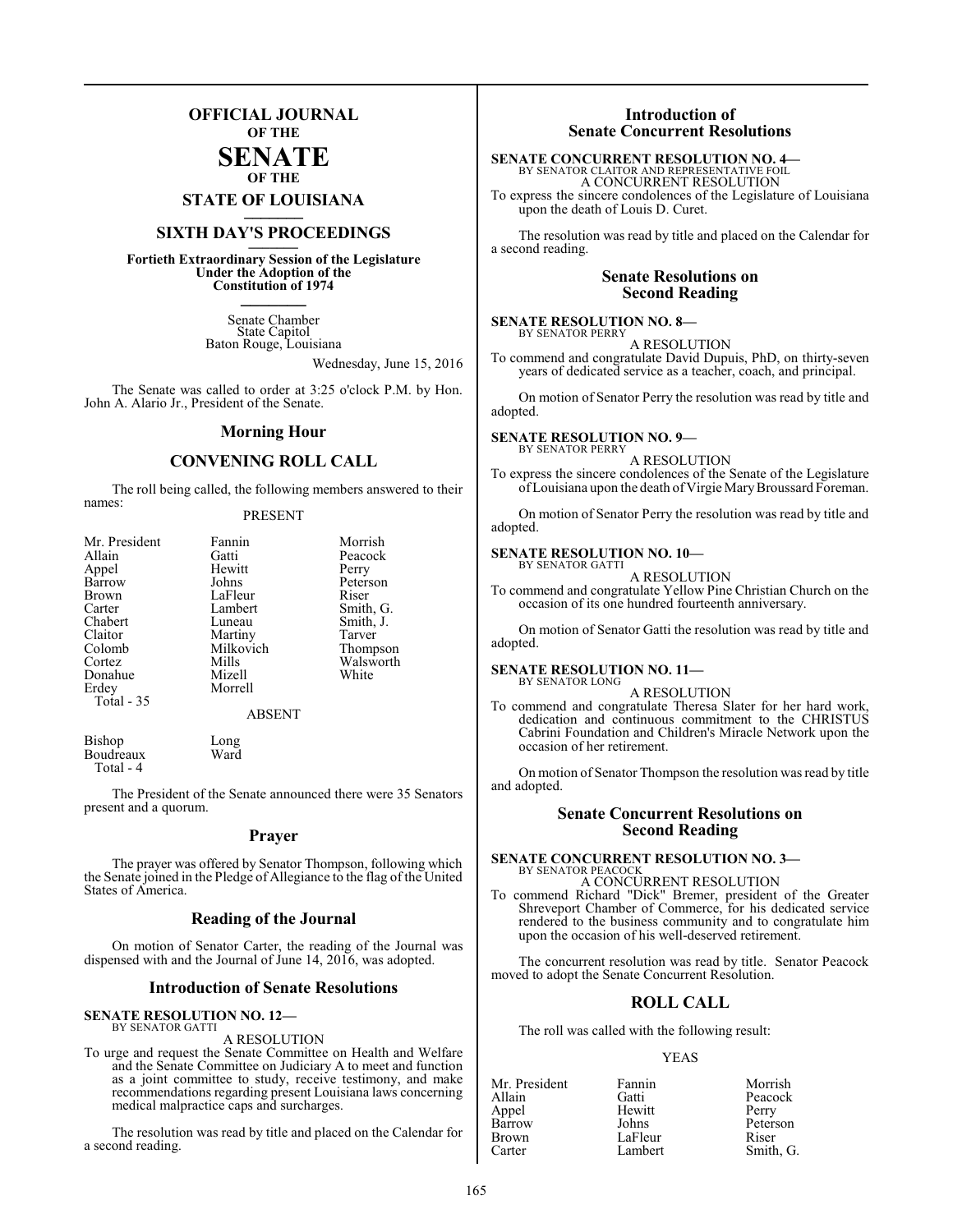| Chabert       | Luneau        | Smith, J. |
|---------------|---------------|-----------|
| Claitor       | Martiny       | Tarver    |
| Colomb        | Milkovich     | Thompson  |
| Cortez        | Mills         | Walsworth |
| Donahue       | Mizell        | Ward      |
| Erdey         | Morrell       | White     |
| Total - 36    | <b>NAYS</b>   |           |
| Total - 0     | <b>ABSENT</b> |           |
| $- \cdot$ $-$ |               |           |

Total - 3

Bishop Boudreaux Long

The Chair declared the Senate adopted the Senate Concurrent Resolution and ordered it sent to the House.

### **Senate Bills and Joint Resolutions on Third Reading and Final Passage**

**SENATE BILL NO. 1—** BY SENATOR GATTI

AN ACT

To amend and reenact the introductory paragraph of R.S. 47:302(X) and the introductory paragraph of  $\bar{R}$ .S.  $\bar{4}7$ :321.1(F), and to enact R.S. 47:302(AA) and 321.1(I), relative to state sales and use tax; to provide with respect to the sales tax exemption for admissions to athletic and entertainment events for elementary and secondary schools; to provide for an effective date; and to provide for related matters.

The bill was read by title. Senator Gatti moved the final passage of the bill.

### **ROLL CALL**

The roll was called with the following result:

### YEAS

| Mr. President<br>Allain<br>Appel<br>Barrow<br><b>Brown</b><br>Carter<br>Chabert<br>Claitor<br>Colomb<br>Cortez<br>Donahue<br>Erdey | Fannin<br>Gatti<br>Hewitt<br>Johns<br>LaFleur<br>Lambert<br>Luneau<br>Martiny<br>Milkovich<br>Mills<br>Mizell<br>Morrell | Morrish<br>Peacock<br>Perry<br>Peterson<br>Riser<br>Smith, G.<br>Smith, J.<br>Tarver<br>Thompson<br>Walsworth<br>Ward<br>White |
|------------------------------------------------------------------------------------------------------------------------------------|--------------------------------------------------------------------------------------------------------------------------|--------------------------------------------------------------------------------------------------------------------------------|
| Total $-36$<br>Total $-0$                                                                                                          | <b>NAYS</b><br><b>ABSENT</b>                                                                                             |                                                                                                                                |
| Bishop                                                                                                                             | Boudreaux                                                                                                                | Long                                                                                                                           |

Total - 3

The Chair declared the bill was passed and ordered it sent to the House. Senator Gatti moved to reconsider the vote by which the bill was passed and laid the motion on the table.

### **SENATE BILL NO. 2—** BY SENATOR MORRELL

#### AN ACT

To amend and reenact R.S. 47:115(A)(3) and (C) and 1624 and to repeal R.S. 47:287.657, 617, and 1624.1, relative to interest on refunds of tax overpayments; to provide relative to netting of corporate income and franchise tax for purposes of interest

## **Page 2 SENATE 6th DAY'S PROCEEDINGS**

computation; to provide relative to interest on certain severance tax overpayments; and to provide for related matters.

### **Floor Amendments**

Senator Morrell proposed the following amendments.

### **SENATE FLOOR AMENDMENTS**

Amendments proposed by Senator Morrell to Engrossed Senate Bill No. 2 by Senator Morrell

AMENDMENT NO. 1 On page 3, line 2, after "refunds" delete "or credits"

AMENDMENT NO. 2 On page 3, line 9, after "**return**" and before "**on which**" insert "**or claim for refund**"

AMENDMENT NO. 3 On page 4, line 7, delete "Title 11 USC 101" and insert "**11 U.S.C. 101**"

AMENDMENT NO. 4 On page 4, line 20, delete "**net**" and insert "**offset**"

On motion of Senator Morrell, the amendments were adopted.

The bill was read by title. Senator Morrell moved the final passage of the amended bill.

### **ROLL CALL**

The roll was called with the following result:

### YEAS

| Mr. President<br>Allain<br>Appel<br>Barrow<br>Brown<br>Carter<br>Chabert<br>Claitor<br>Colomb<br>Cortez<br>Donahue<br>Erdey<br>Total - 35 | Fannin<br>Gatti<br>Hewitt<br>Johns<br>LaFleur<br>Lambert<br>Luneau<br>Martiny<br>Mills<br>Mizell<br>Morrell<br>Morrish<br><b>NAYS</b> | Peacock<br>Perry<br>Peterson<br>Riser<br>Smith, G.<br>Smith, J.<br>Tarver<br>Thompson<br>Walsworth<br>Ward<br>White |
|-------------------------------------------------------------------------------------------------------------------------------------------|---------------------------------------------------------------------------------------------------------------------------------------|---------------------------------------------------------------------------------------------------------------------|
| Milkovich<br>Total - 1                                                                                                                    | <b>ABSENT</b>                                                                                                                         |                                                                                                                     |
| Bishop<br>Total - 3                                                                                                                       | Boudreaux                                                                                                                             | Long                                                                                                                |

The Chair declared the amended bill was passed, ordered reengrossed and sent to the House. Senator Morrell moved to reconsider the vote by which the bill was passed and laid the motion on the table.

### **SENATE BILL NO. 4—**

BY SENATORS CHABERT AND ALARIO AN ACT

To amend and reenact the introductory paragraph of R.S. 47:302(X) and the introductory paragraph of  $\overline{R}$ .S.  $\overline{4}$ 7:321.1(F), and to enact R.S. 47:302(AA) and 321.1(I), relative to state sales and use tax; to provide with respect to the sales tax exemption for purchases of fishing vessels, supplies, fuels, lubricants, and repair services by a licensed commercial fisherman; to provide for an effective date; and to provide for related matters.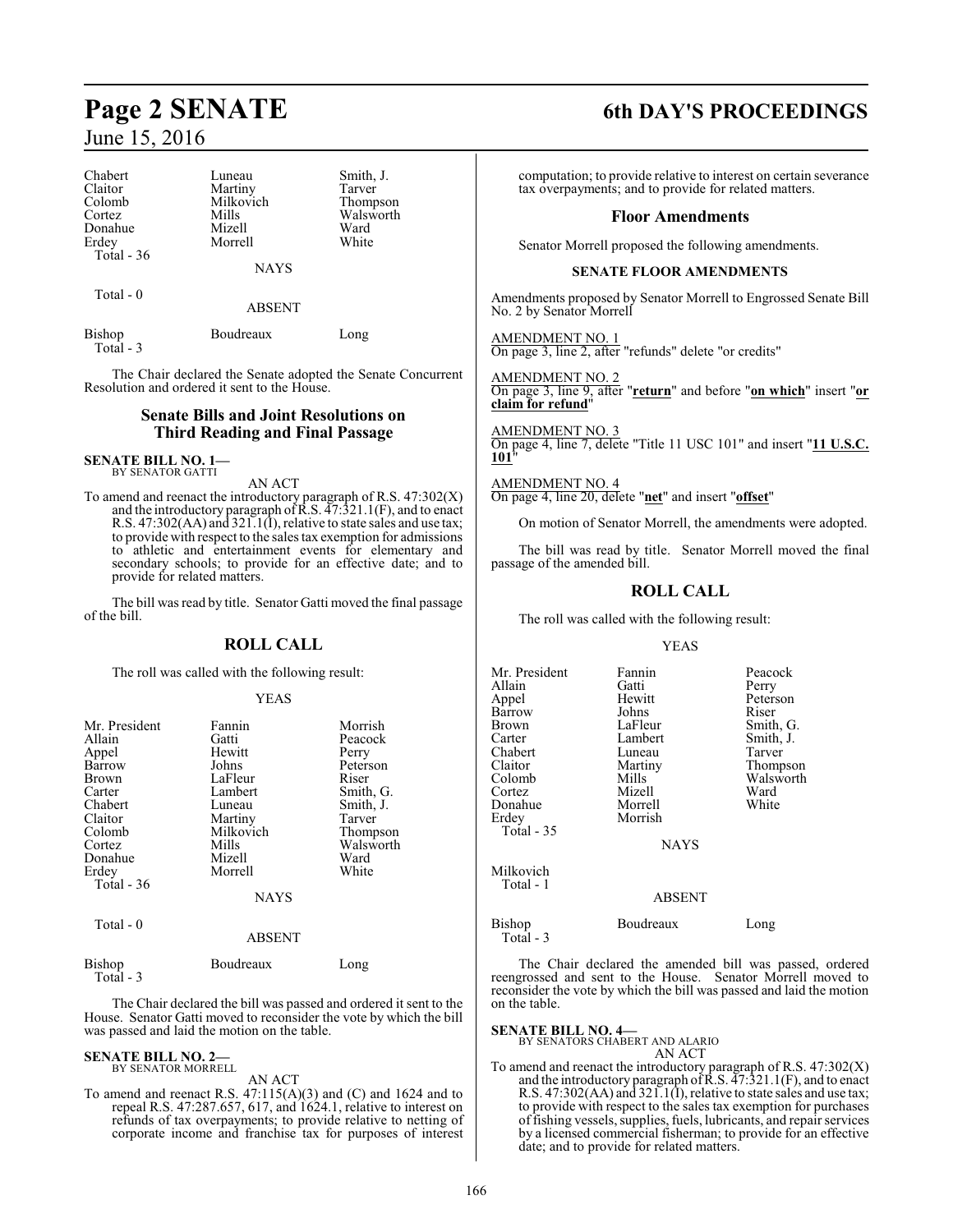### **6th DAY'S PROCEEDINGS Page 3 SENATE**

The bill was read by title. Senator Chabert moved the final passage of the bill.

### **ROLL CALL**

The roll was called with the following result:

### YEAS

| Mr. President<br>Allain<br>Appel<br>Barrow<br><b>Brown</b><br>Carter<br>Chabert<br>Claitor | Fannin<br>Gatti<br>Hewitt<br>Johns<br>LaFleur<br>Lambert<br>Luneau | Morrish<br>Peacock<br>Perry<br>Peterson<br>Riser<br>Smith, G.<br>Smith, J.<br>Tarver |
|--------------------------------------------------------------------------------------------|--------------------------------------------------------------------|--------------------------------------------------------------------------------------|
| Colomb                                                                                     | Martiny<br>Milkovich                                               | Thompson                                                                             |
| Cortez<br>Donahue                                                                          | Mills<br>Mizell                                                    | Walsworth<br>Ward                                                                    |
| Erdey<br>Total - 36                                                                        | Morrell                                                            | White                                                                                |
|                                                                                            | <b>NAYS</b>                                                        |                                                                                      |
| Total - 0                                                                                  |                                                                    |                                                                                      |

#### ABSENT

| Bishop<br>Total - 3 | Boudreaux | Long |
|---------------------|-----------|------|
|                     |           |      |

The Chair declared the bill was passed and ordered it sent to the House. Senator Chabert moved to reconsider the vote by which the bill was passed and laid the motion on the table.

### **SENATE BILL NO. 5—** BY SENATOR CHABERT

AN ACT

To amend and reenact the introductory paragraph of R.S. 47:302(X) and the introductory paragraph of  $\bar{R}$ .S.  $\bar{4}7$ :321.1(F), and to enact R.S. 47:302(AA) and 321.1(I), relative to state sales and use tax; to provide with respect to the sales tax exemption for sales of butane, propane, or other liquified petroleum gases for private, residential consumption; to provide for an effective date; and to provide for related matters.

The bill was read by title. Senator Chabert moved the final passage of the bill.

### **ROLL CALL**

The roll was called with the following result:

### YEAS

| Mr. President | Fannin      | Morrish   |
|---------------|-------------|-----------|
| Allain        | Gatti       | Peacock   |
| Appel         | Hewitt      | Perry     |
| <b>Barrow</b> | Johns       | Peterson  |
| Brown         | LaFleur     | Riser     |
| Carter        | Lambert     | Smith, G. |
| Chabert       | Luneau      | Smith, J. |
| Claitor       | Martiny     | Tarver    |
| Colomb        | Milkovich   | Thompson  |
| Cortez        | Mills       | Walsworth |
| Donahue       | Mizell      | Ward      |
| Erdey         | Morrell     | White     |
| Total - 36    |             |           |
|               | <b>NAYS</b> |           |

Total - 0

# June 15, 2016

#### ABSENT

Bishop Boudreaux Long Total - 3

The Chair declared the bill was passed and ordered it sent to the House. Senator Chabert moved to reconsider the vote by which the bill was passed and laid the motion on the table.

### **Message from the House**

### **CONCURRING IN SENATE CONCURRENT RESOLUTIONS**

June 15, 2016

To the Honorable President and Members of the Senate:

I am directed to inform your honorable body that the House of Representatives has finally concurred in the following Senate Concurrent Resolutions:

### **SENATE CONCURRENT RESOLUTION NO. 2—** BY SENATOR BROWN AND REPRESENTATIVE JORDAN A CONCURRENT RESOLUTION

To commend and congratulate the West Baton Rouge Parish Museum, its director and exhibit team for the exhibit, "Cohn High School: How We Love Thee".

Reported without amendments.

### **SENATE CONCURRENT RESOLUTION NO. 3—** BY SENATOR PEACOCK A CONCURRENT RESOLUTION

To commend Richard "Dick" Bremer, president of the Greater Shreveport Chamber of Commerce, for his dedicated service rendered to the business community and to congratulate him upon the occasion of his well-deserved retirement.

Reported without amendments.

Respectfully submitted, ALFRED W. SPEER Clerk of the House of Representatives

### **Reports of Committees**

The following reports of committees were received and read:

### **REPORT OF COMMITTEE ON**

### **REVENUE AND FISCAL AFFAIRS**

Senator Jean-Paul "JP" Morrell, Chairman on behalf of the Committee on Revenue and Fiscal Affairs, submitted the following report:

### June 15, 2016

To the President and Members of the Senate:

I am directed by your Committee on Revenue and Fiscal Affairs to submit the following report:

**SENATE BILL NO. 6—** BY SENATOR MORRELL

AN ACT

To amend and reenact R.S. 47:6006(B), relative to refundable tax credits; to limit the refundability of the tax credit for ad valorem taxes paid on certain inventory; to provide for an effective date; and to provide for related matters.

Reported with amendments.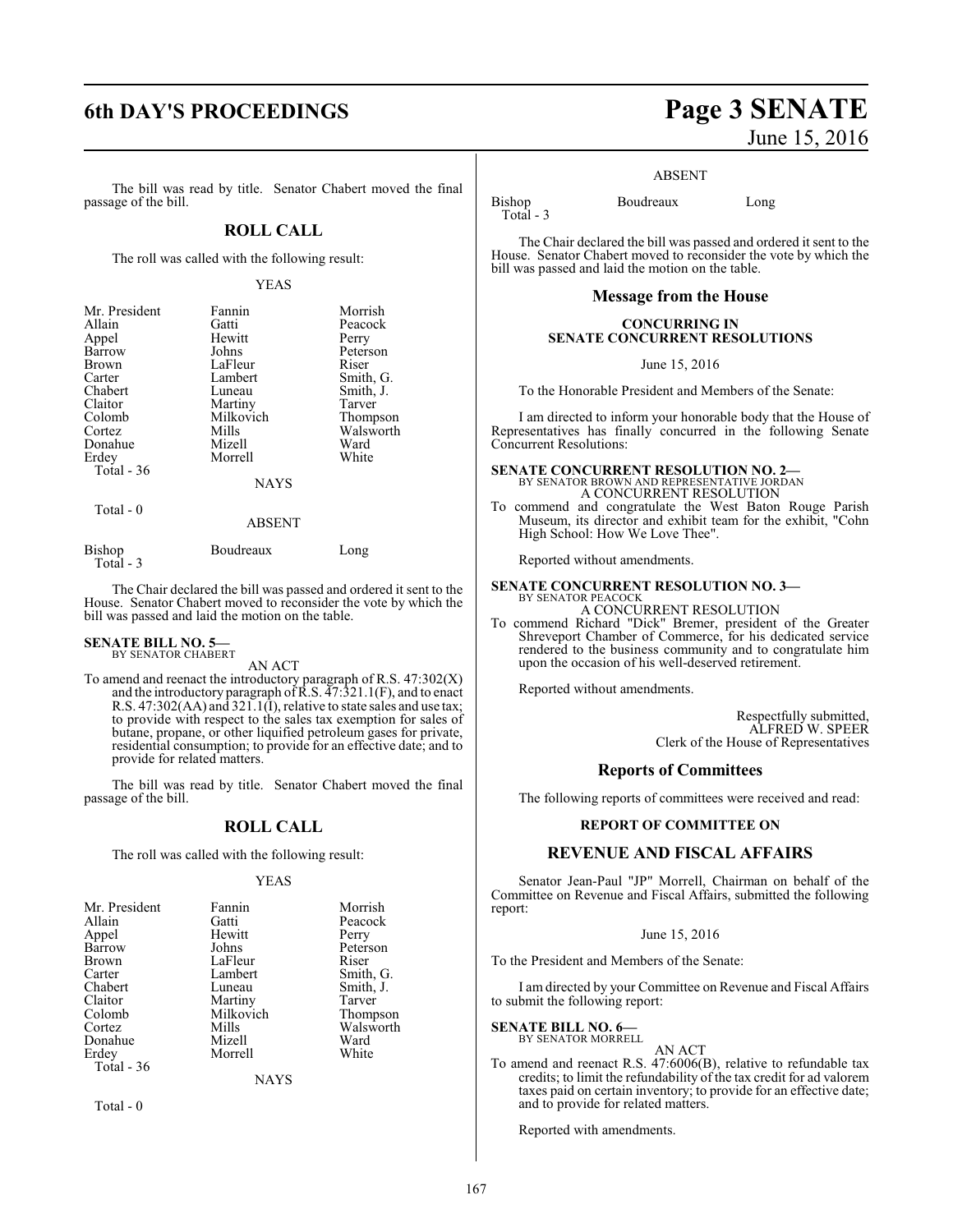### **SENATE BILL NO. 10–**<br>BY SENATOR WARD

AN ACT

To amend and reenact R.S. 47:2327 and 6006(C)(3) and to enact R.S.  $47:6006(C)(2)(b)(vi)$ , relative to the ad valorem tax on inventories and related income tax credits; to provide with regard to the confidentiality of tax records; to provide with regard to the definitions of inventory and manufacturer for the purpose of tax credits for local inventory taxes paid; to provide for certain limitations; to provide for effectiveness; and to provide for related matters.

Reported favorably.

### **SENATE BILL NO. 12—** BY SENATOR MORRELL

AN ACT

To amend and reenact R.S. 39:467 and 468, relative to sales and use tax exemptions for publicly owned facilities; to limit the application of the exemptions; and to provide for related matters.

Reported favorably.

### **SENATE BILL NO. 13-**<br>BY SENATOR MORRELL

AN ACT

To amend and reenact R.S. 47:293(9)(a)(xvii), relative to the individual income tax deduction for net capital gains; to provide for nonseverability; to provide for an effective date; and to provide for related matters.

Reported with amendments.

### **SENATE BILL NO. 14—** BY SENATOR MORRELL

AN ACT

To enact the Omnibus Bond Authorization Act of 2016 and to repeal the Act which originated as House Bill No. 3 of the 2016 Regular Session of the Legislature, relative to the implementation of a five-year capital improvement program; to provide for the repeal of certain prior bond authorizations; to provide for new bond authorizations; to provide for authorization and sale of such bonds by the State Bond Commission; and to provide for related matters.

Reported favorably.

**HOUSE BILL NO. 2—**<br>BY REPRESENTATIVE ABRAMSON AN ACT

To provide with respect to the capital outlay budget and the capital outlay programfor state government, state institutions, and other public entities; to provide for the designation of projects and improvements; to provide for the financing thereof making appropriations from certain sources; and to provide for related matters.

Reported with amendments.

# **HOUSE BILL NO. 20-**<br>BY REPRESENTATIVE REYNOLDS

AN ACT

To amend and reenact R.S. 47:287.95(A), (C)(1), (D), (E), and  $(F)(2)(b)$  and to enact R.S. 47:287.95(L) and  $(M)$ , relative to corporate income tax; to provide for the calculation of apportionment income for certain businesses; to provide for the weighing of certain ratios in the calculation of Louisiana income; to provide for the sourcing of certain sales; to provide for applicability; to provide for an effective date; and to provide for related matters.

Reported favorably.

## **Page 4 SENATE 6th DAY'S PROCEEDINGS**

### **HOUSE BILL NO. 24—**<br>BY REPRESENTATIVE ANDERS

AN ACT

To amend and reenact R.S.  $22:832(A)(3)$  and to enact R.S. 22:832(C)(6), relative to the insurance premium tax; to exempt health maintenance organizations from the reduction of the tax due made in Act No. 10 of the 2016 First Extraordinary Session; to provide for qualifying Louisiana investments of health maintenance organizations; to provide for effectiveness; and to provide for related matters.

Reported favorably.

**HOUSE BILL NO. 25—**<br>BY REPRESENTATIVE LYONS

AN ACT

To amend and reenact R.S.  $47:6025(A)(1)$ , relative to income tax credits; to provide for the Louisiana Citizens Property Insurance Corporation assessment tax credit; to reduce the amount of the credit; to repeal the sunset of the reduction in the amount of the credit; to provide for effectiveness; and to provide for related matters.

Reported favorably.

### **HOUSE BILL NO. 29––**<br>BY REPRESENTATIVE PRICE

AN ACT To amend and reenact R.S.  $47:115(A)(3)$  and  $(C)$  and  $1624(A)$ , to enact R.S. 47:1624(C) through (E), and to repeal R.S. 47:287.657, 617, and 1624.1, relative to the payment of interest on certain overpayments; to provide for the calculation of interest on certain overpayments; to provide for the authority of the secretary of the Department of Revenue to pay interest on overpayments; to provide for certain limitations and requirements; to provide for effectiveness; and to provide for related matters.

Reported with amendments.

### **HOUSE BILL NO. 35—**<br>BY REPRESENTATIVE ANDERS

AN ACT To amend and reenact R.S. 22:842 and to repeal R.S. 22:270, relative to the annual tax on health maintenance organizations; to establish the rate of the annual minimum tax; to provide for applicability; and to provide for related matters.

Reported favorably.

**HOUSE BILL NO. 47—** BY REPRESENTATIVE BROADWATER

AN ACT

To amend and reenact Section 5 of Act No. 123 of the 2015 Regular Session of the Legislature and Section 2 of Act No. 6 of the 2016 First Extraordinary Session of the Legislature, relative to corporate income tax; to provide for the net operating loss deduction for corporate income taxes; to provide for applicability and an effective date; and to provide for related matters.

Reported favorably.

**HOUSE BILL NO. 50-**

AN ACT

To amend and reenact R.S. 47:293(9)(a)(xvii), relative to individual income tax; to provide for certain deductions for purposes of calculating individual income tax liability; to reduce the deduction for certain net capital gains; to provide for an effective date; and to provide for related matters.

Reported with amendments.

Respectfully submitted, JEAN-PAUL "JP" MORRELL Chairman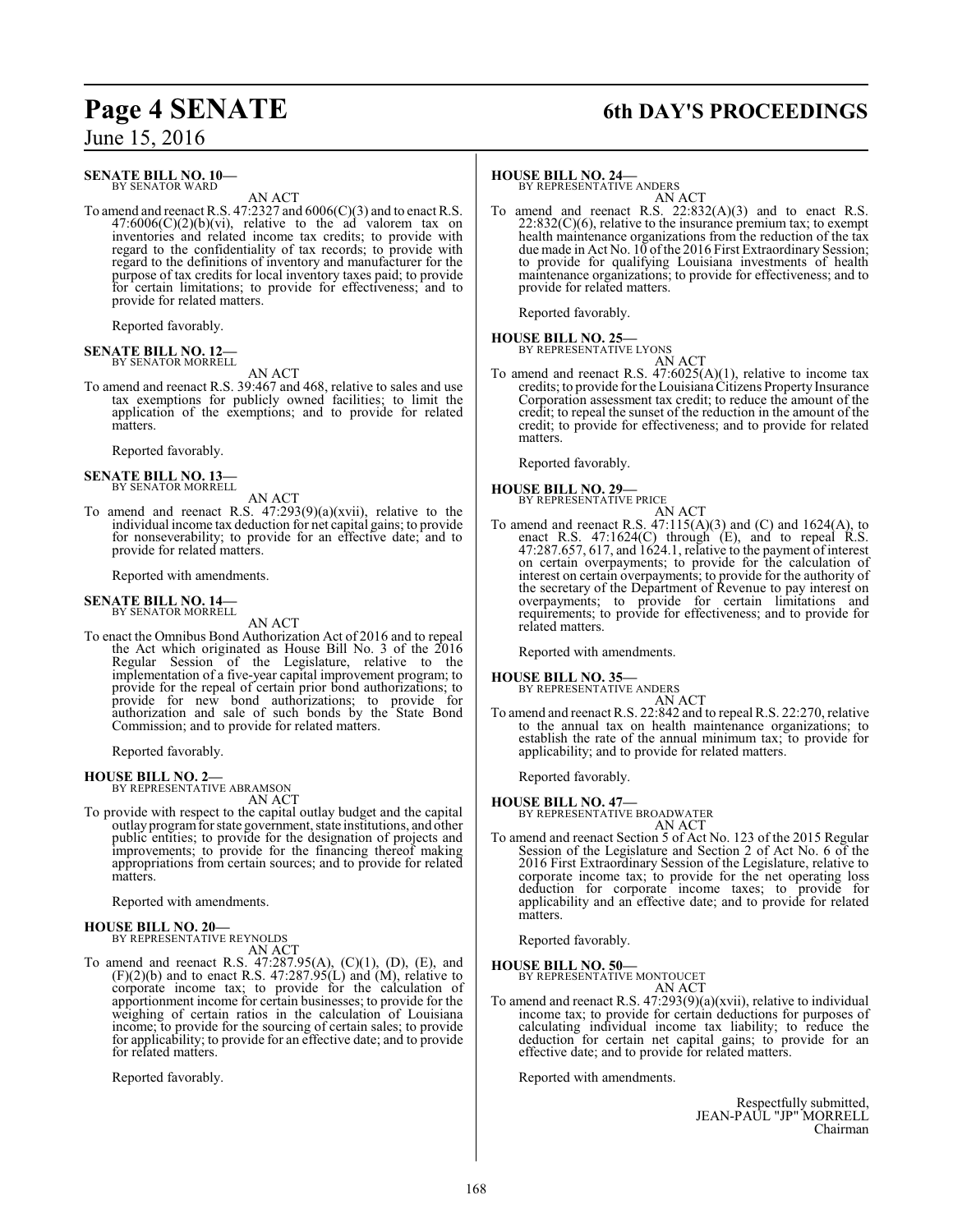### **6th DAY'S PROCEEDINGS Page 5 SENATE**

# June 15, 2016

### **Senate Bills and Joint Resolutions on Second Reading Just Reported by Committees**

Senator Morrell asked for and obtained a suspension of the rules to take up Senate Bills and Joint Resolutions just reported by Committees.

#### **SENATE BILL NO. 6—** BY SENATOR MORRELL

AN ACT

To amend and reenact R.S. 47:6006(B), relative to refundable tax credits; to limit the refundability of the tax credit for ad valorem taxes paid on certain inventory; to provide for an effective date; and to provide for related matters.

Reported with amendments by the Committee on Revenue and Fiscal Affairs.

### **SENATE COMMITTEE AMENDMENTS**

Amendments proposed by Senate Committee on Revenue and Fiscal Affairs to Original Senate Bill No. 6 by Senator Morrell

#### AMENDMENT NO. 1

On page 2, line 4, delete "ten thousand" and insert "**or equal to five hundred thousand**"

#### AMENDMENT NO. 2

On page 2, delete line 8, and insert "taxable year was ten thousand dollars or more **than five hundred thousand dollars, but less than or equal to one million**"

#### AMENDMENT NO. 3

On page 2, delete lines 14 and 15, and insert: "**more than one million dollars shall be refunded one hundred percent of the first five hundred thousand dollars of excess credit and seventy five percent of the next five hundred thousand dollars of excess credit, and the remaining**"

On motion of Senator Morrell, the committee amendment was adopted. The amended bill was read by title, ordered engrossed and passed to a third reading.

### **SENATE BILL NO. 10—** BY SENATOR WARD

### AN ACT

To amend and reenact R.S. 47:2327 and 6006(C)(3) and to enact R.S.  $47:6006(C)(2)(b)(vi)$ , relative to the ad valorem tax on inventories and related income tax credits; to provide with regard to the confidentiality of tax records; to provide with regard to the definitions of inventory and manufacturer for the purpose of tax credits for local inventory taxes paid; to provide for certain limitations; to provide for effectiveness; and to provide for related matters.

Reported favorably by the Committee on Revenue and Fiscal Affairs. The bill was read by title, ordered engrossed and passed to a third reading.

# **SENATE BILL NO. 12—** BY SENATOR MORRELL

AN ACT

To amend and reenact R.S. 39:467 and 468, relative to sales and use tax exemptions for publicly owned facilities; to limit the application of the exemptions; and to provide for related matters.

Reported favorably by the Committee on Revenue and Fiscal Affairs. The bill was read by title, ordered engrossed and passed to a third reading.

### **SENATE BILL NO. 13—**

BY SENATOR MORRELL

AN ACT To amend and reenact R.S. 47:293(9)(a)(xvii), relative to the individual income tax deduction for net capital gains; to provide for nonseverability; to provide for an effective date; and to provide for related matters.

Reported with amendments by the Committee on Revenue and Fiscal Affairs.

### **SENATE COMMITTEE AMENDMENTS**

Amendments proposed by Senate Committee on Revenue and Fiscal Affairs to Original Senate Bill No. 13 by Senator Morrell

### AMENDMENT NO. 1

On page 1, line 3, delete "to provide for nonseverability;" and insert "to provide for certain deductions for purposes of calculating individual income tax liability; to reduce the deduction for certain net capital gains;"

### AMENDMENT NO. 2

On page 2, line 4, after "in this state." delete the remainder of the line

### AMENDMENT NO. 3

On page 2, delete lines 5 through 10, and insert: "**The provisions of this Item shall apply only to the sale or exchange of an equity interest in or the assets of a nonpublicly traded business that have been held by the taxpayer for a minimum of five years immediately prior to the sale or exchange. The amount of the deduction shall be limited as follows:**

**(aa) For the sale or exchange of an equity interest in or substantially all of the assets of an entity domiciled in the state for five years or greater, but less than ten years, prior to the sale or exchange, the capital gains deduction shall be fifty percent.**

**(bb) For the sale or exchange of an equity interest in or substantially all of the assets of an entity domiciled in the state for ten years or greater, but less than fifteen years, prior to the sale or exchange, the capital gains deduction shall be sixty percent.**

**(cc) For the sale or exchange of an equity interest in or substantially all of the assets of an entity domiciled in the state for fifteen years or greater, but less than twenty years, prior to the sale or exchange, the capital gains deduction shall be seventy percent.**

**(dd) For the sale or exchange of an equity interest in or substantially all of the assets of an entity domiciled in the state for twenty years or greater, but less than twenty-five years, prior to the sale or exchange, the capital gains deduction shall be eighty percent.**

**(ee) For the sale or exchange of an equity interest in or substantially all of the assets of an entity domiciled in the state for twenty-five years or greater, but less than thirty years, prior to the sale or exchange, the capital gains deduction shall be ninety percent.**

**(ff) For the sale or exchange of an equity interest in or substantially all of the assets of an entity domiciled in the state for thirty years or greater, the capital gains deduction shall be one hundred percent.**

\* \* \* Section 2. The provisions of this Act shall be applicable to sales or exchanges of equity interests or assets that occur on or after the effective date of this Act."

### AMENDMENT NO. 4

On page 2, line 11, delete "Section 2." and insert "Section 3."

On motion of Senator Morrell, the committee amendment was adopted. The amended bill was read by title, ordered engrossed and passed to a third reading.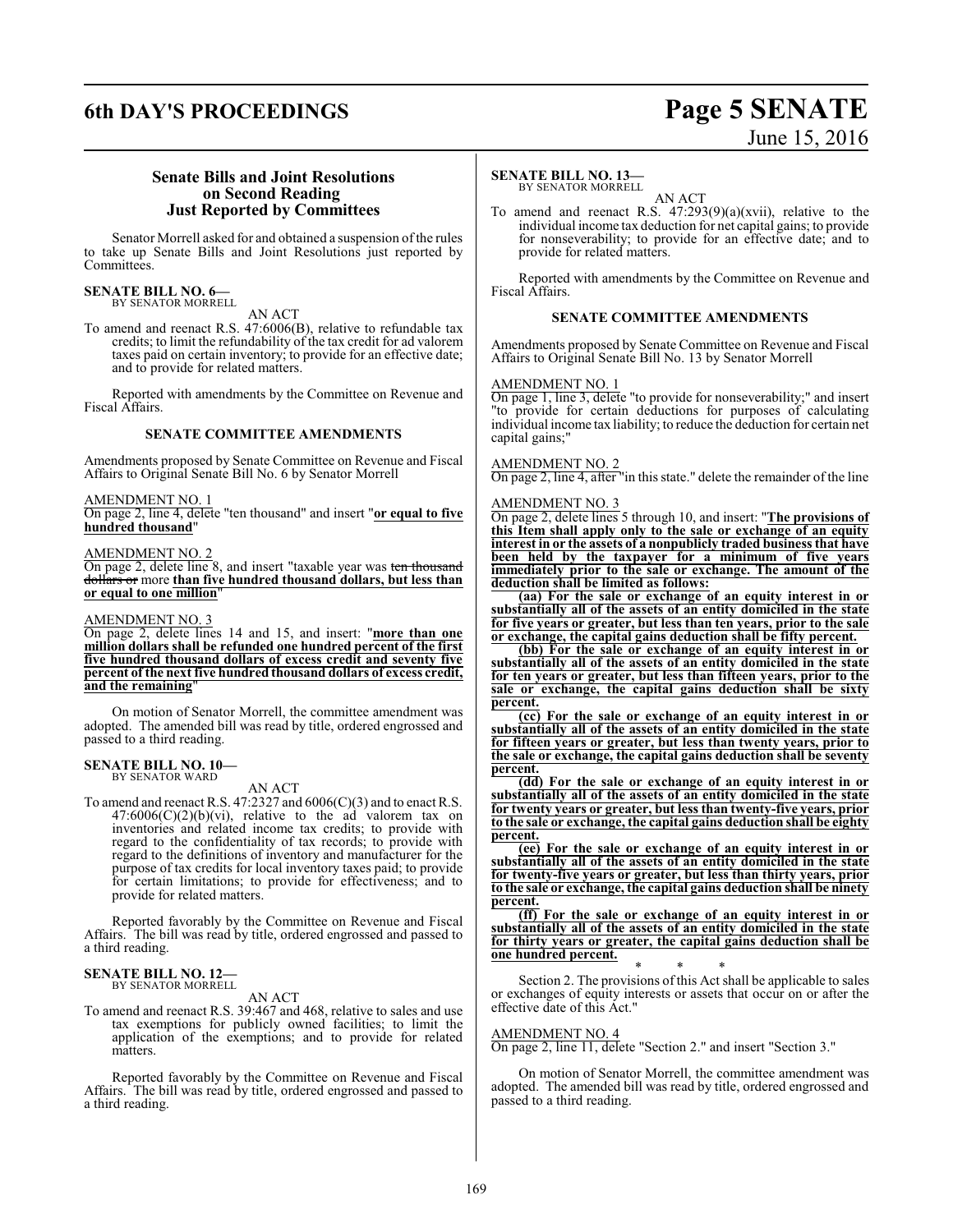## **SENATE BILL NO. 14—** BY SENATOR MORRELL

AN ACT

To enact the Omnibus Bond Authorization Act of 2016 and to repeal the Act which originated as House Bill No. 3 of the 2016 Regular Session of the Legislature, relative to the implementation of a five-year capital improvement program; to provide for the repeal of certain prior bond authorizations; to provide for new bond authorizations; to provide for authorization and sale of such bonds by the State Bond Commission; and to provide for related matters.

Reported favorably by the Committee on Revenue and Fiscal Affairs. The bill was read by title, ordered engrossed and passed to a third reading.

### **House Bills and Joint Resolutions on Second Reading Just Reported by Committees**

Senator Morrell asked for and obtained a suspension of the rules to take up House Bills and Joint Resolutions just reported by Committees.

# **HOUSE BILL NO. 2—** BY REPRESENTATIVE ABRAMSON

AN ACT

To provide with respect to the capital outlay budget and the capital outlay programfor state government, state institutions, and other public entities; to provide for the designation of projects and improvements; to provide for the financing thereof making appropriations from certain sources; and to provide for related matters.

Reported with amendments by the Committee on Revenue and Fiscal Affairs.

### **SENATE COMMITTEE AMENDMENTS**

Amendments proposed by Senate Committee on Revenue and Fiscal Affairs to Reengrossed House Bill No. 2 by Representative Abramson

AMENDMENT NO. 1

On page 5, after line 29, insert the following:

"(4) Highway projects which were previously authorized and appropriated to the Department of Transportation and Development Projects in Priority 5 of Act 26 of the 2015 Regular Session of the Legislature and which were granted non-cash lines of credit; all or part of which projects are being combined in and reauthorized in the Highway Program."

AMENDMENT NO. 2

| AMENDMENT NO. 2<br>On page 9, delete line 36, and insert the following:                                    |   |                                       |
|------------------------------------------------------------------------------------------------------------|---|---------------------------------------|
| "Priority 2                                                                                                | S | 36,000,000"                           |
| <b>AMENDMENT NO. 3</b><br>On page 10, delete line 31, and insert the following:                            |   |                                       |
| "Total                                                                                                     |   | 69,544,595                            |
| <b>AMENDMENT NO. 4</b><br>On page 11, delete lines 39 through 41, and insert the following:                |   |                                       |
| "Priority 1<br>Priority 5<br>Total                                                                         |   | 21,149,500<br>38,000,000<br>59.149.50 |
| <b>AMENDMENT NO. 5</b><br>On page 12, after line 47, insert the following:                                 |   |                                       |
| Zephyrs Field Improvements<br>"(136)<br>(Jefferson)<br>Payable from General Obligation Bonds<br>Priority 2 | S | 363,500                               |

## **Page 6 SENATE 6th DAY'S PROCEEDINGS**

| Priority 5<br>Total                                                                                                                                   |          | $\frac{3,000,000}{3,363,500}$ |
|-------------------------------------------------------------------------------------------------------------------------------------------------------|----------|-------------------------------|
| AMENDMENT NO. 6<br>On page 13, delete lines 9 through 11, and insert the following:                                                                   |          |                               |
| "Priority 1                                                                                                                                           |          | \$5,550,000"                  |
| AMENDMENT NO. 7<br>On page 16, delete line 22, and insert the following:                                                                              |          |                               |
| "Priority 5                                                                                                                                           |          | \$151,600"                    |
| AMENDMENT NO. 8<br>On page 16, delete line 28, and insert the following:                                                                              |          |                               |
| "Priority 1                                                                                                                                           |          | 223,100"                      |
| AMENDMENT NO. 9<br>On page 17, delete lines 6 and 7, and insert the following:                                                                        |          |                               |
| "Priority 1<br>Priority 2                                                                                                                             | \$<br>\$ | 4,000,000<br>3,310,000"       |
| AMENDMENT NO. 10<br>On page 18, delete lines 13 and 14, and insert the following:                                                                     |          |                               |
| "Priority 1<br>Priority 2                                                                                                                             | s<br>S   | 55,340,000<br>35,820,000"     |
| AMENDMENT NO. $11$<br>On page 18, delete line 34 and insert the following:                                                                            |          |                               |
| "Total                                                                                                                                                |          | \$ 752,819,809"               |
| <u>AMENDMENT NO. 12</u><br>On page 18, after line 53, insert the following:                                                                           |          |                               |
| LA Highway 616 (Caldwell Road to LA Highway 143),<br>" $(15)$<br>Planning and Construction<br>(Ouachita)                                              |          |                               |
| Payable from General Obligation Bonds<br>Priority 5                                                                                                   |          | \$1,200,000"                  |
| AMENDMENT NO. 13<br>On page 19, between lines 6 and 7, insert the following:                                                                          |          |                               |
| I-10 Calcasieu River Bridge, Environmental, Planning,<br>"(21)<br>Engineering, Right of Way, Utilities, Demolition<br>and Construction<br>(Calcasieu) |          |                               |
| Payable from General Obligation Bonds<br>Priority 5                                                                                                   | S        | 15,500,000"                   |
| AMENDMENT NO. 14<br>On page 19, between lines 16 and 17, insert the following:                                                                        |          |                               |
| "(205) Belle Chasse Tunnel Replacement, Planning, Engineering,<br>Right of Way, Utilities and Construction<br>(Plaquemines)                           |          |                               |
| Payable from General Obligation Bonds<br>Priority 5                                                                                                   |          | 21,450,000                    |
| Cove Lane Interchange and Improvements, Planning<br>(206)<br>and Construction<br>(Calcasieu)                                                          |          |                               |
| Payable from General Obligation Bonds<br>Priroity 5                                                                                                   | S.       | 10,000,000"                   |
| AMENDMENT NO. 15<br>On page 20, between lines 21 and 22, insert the following:                                                                        |          |                               |
| "(228) LA 143 to US 165 Connector, Planning Engineering,<br>Right of Way, Utilities and Construction<br>(Ouachita)                                    |          |                               |
| Payable from General Obligation Bonds<br>Priority 5                                                                                                   | S        | 33.200.000"                   |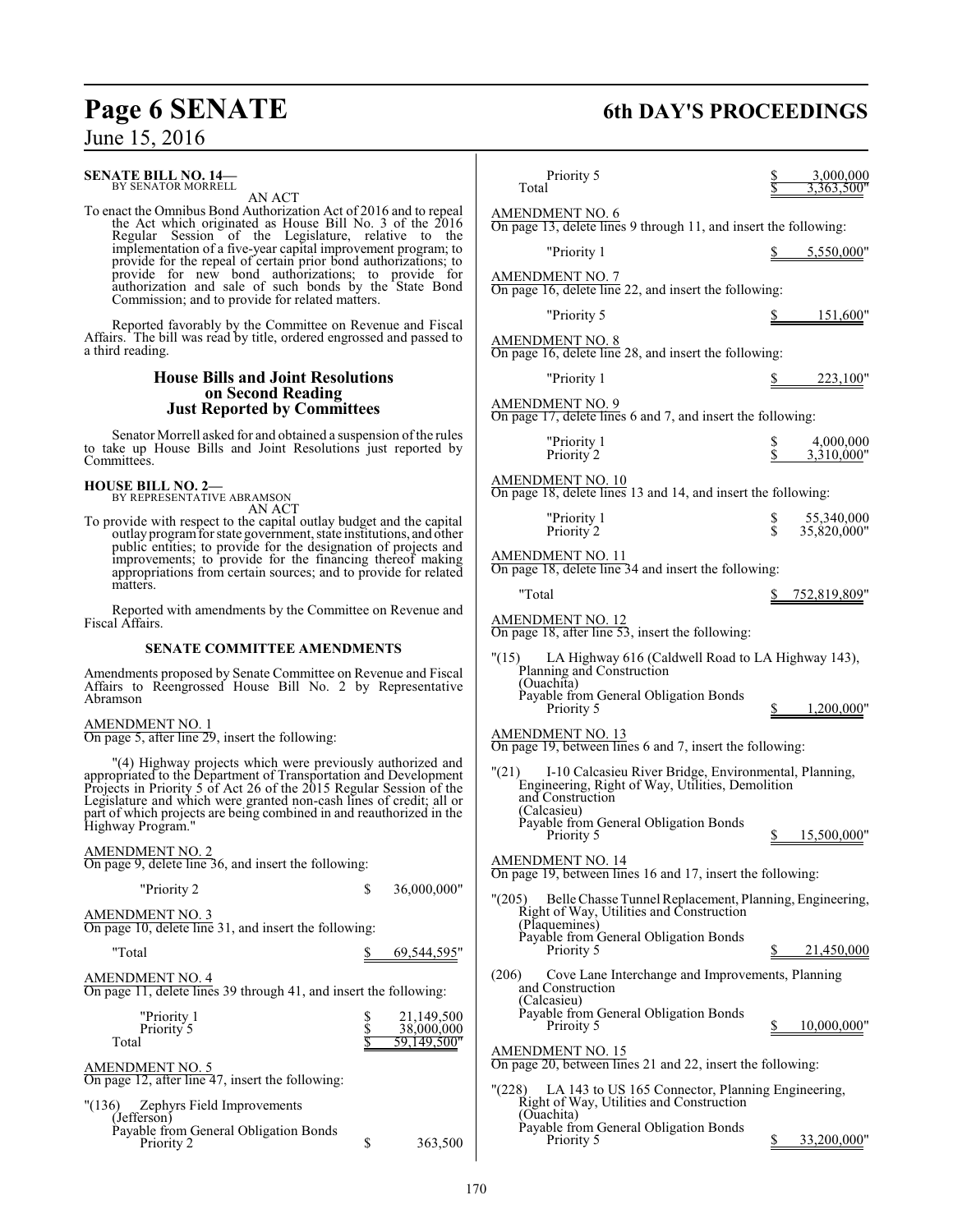# **6th DAY'S PROCEEDINGS Page 7 SENATE** June 15, 2016

| <b>AMENDMENT NO. 16</b>                                                                                          | <b>AMENDMENT NO. 26</b>                                                                                          |
|------------------------------------------------------------------------------------------------------------------|------------------------------------------------------------------------------------------------------------------|
| On page 21, between lines 14 and 15, insert the following:                                                       | On page 36, after line $45$ , insert the following:                                                              |
| "(240) LA 74/I-10 Interchange, Environmental, Planning,                                                          | <b>LSU EUNICE</b>                                                                                                |
| Engineering, Right of Way, Utilities and Construction                                                            | "19/605                                                                                                          |
| (Ascension)                                                                                                      | Replacement of Science Lab Fume Hoods,                                                                           |
| Payable from General Obligation Bonds                                                                            | (430)                                                                                                            |
| 22,500,000"                                                                                                      | Planning and Construction                                                                                        |
| Priority 5                                                                                                       | (Acadia)                                                                                                         |
| <b>AMENDMENT NO. 17</b><br>On page 21, delete lines 21 and 22, and insert the following:                         | Payable from General Obligation Bonds<br>Priority 2<br>2,200,000"                                                |
| "(246) Loyola/I-10 Interchange Improvements, Feasibility                                                         | <b>AMENDMENT NO. 27</b>                                                                                          |
| Study, Interchange Modification Report,                                                                          | On page 38, between lines 23 and 24, insert the following:                                                       |
| Environmental Assessment, Engineering, Right<br>of Ways, Utilities and Construction"                             | OF<br>"19/615<br>SOUTHERN UNIVERSITY<br><b>BOARD</b><br><b>SUPERVISORS</b>                                       |
| <b>AMENDMENT NO. 18</b>                                                                                          | () Major Repairs and Deferred Maintenance of                                                                     |
| On page 21, between lines 28 and 29, insert the following:                                                       | Buildings and Facilities, Planning and                                                                           |
| Verot School Road, Construction                                                                                  | Construction                                                                                                     |
| "(263)                                                                                                           | (Statewide)                                                                                                      |
| (Lafayette)                                                                                                      | Payable from General Obligation Bonds                                                                            |
| Payable from General Obligation Bonds<br>1,000,000"<br>Priority 5                                                | Priority 2<br>3,000,000                                                                                          |
| <b>AMENDMENT NO. 19</b>                                                                                          | Pending submittal and approval of a capital outlay budget request                                                |
| On page 22, delete line 1 and insert the following:                                                              | pursuant to the provisions of R.S. 39:112."                                                                      |
| "(1446) Jimmie Davis Bridge Rehabilitation and Lighting, or                                                      | <b>AMENDMENT NO. 28</b>                                                                                          |
| Design, Engineering, Planning"                                                                                   | On page 40, between lines 17 and 18, insert the following:                                                       |
| <b>AMENDMENT NO. 20</b><br>On page 23, line 38, after "Hwy." and before the comma "," delete                     | "19/620"<br>UNIVERSITY OF LOUISIANA BOARD OF<br><b>SUPERVISORS</b>                                               |
| "538" and insert "530"<br><b>AMENDMENT NO. 21</b>                                                                | () Major Repairs and Deferred Maintenance of<br>Buildings and Facilities, Planning and<br>Construction           |
| On page 31, delete lines 8 through 10, and insert the following:                                                 | (Statewide)                                                                                                      |
| "Priority 1                                                                                                      | Payable from General Obligation Bonds                                                                            |
| \$                                                                                                               | Priority 2                                                                                                       |
| 5,658,900                                                                                                        | 3,000,000                                                                                                        |
| \$<br>Priority 5<br>3,000,000<br>Payable from Interagency Transfers<br>\$<br>125,000<br>Total<br>8,783,900"      | Pending submittal and approval of a capital outlay budget request<br>pursuant to the provisions of R.S. 39:112." |
| <b>AMENDMENT NO. 22</b>                                                                                          | <b>AMENDMENT NO. 29</b>                                                                                          |
| On page 33, between lines 1 and 2, insert the following:                                                         | On page 41, line 1, delete "9/623" and insert "19/623"                                                           |
| <b>LSU BOARD OF SUPERVISORS</b><br>"19/600                                                                       | <b>AMENDMENT NO. 30</b>                                                                                          |
| () Major Repairs and Deferred Maintenance of<br>Buildings and Facilities, Planning and                           | On page 41, delete lines 42 through 44, and insert the following:                                                |
| Construction<br>(Statewide)                                                                                      | "Priority 1<br>5,483,100<br>Priority 5<br>30,000,000<br>35,483,100"<br>Total                                     |
| Payable from General Obligation Bonds<br>Priority 2<br>5,000,000                                                 | <b>AMENDMENT NO. 31</b>                                                                                          |
| Pending submittal and approval of a capital outlay budget request<br>pursuant to the provisions of R.S. 39:112." | On page 46, delete line 10, and insert the following:<br>"Priority 2<br>1,000,000"                               |
| <b>AMENDMENT NO. 23</b>                                                                                          | <b>AMENDMENT NO. 32</b>                                                                                          |
| On page 33, line 30, after "lieu" and before "Revenue" insert "of"                                               | On page 46, between lines 19 and 20, insert the following:                                                       |
| AMENDMENT NO. 24                                                                                                 | "() Major Repairs and Deferred Maintenance of                                                                    |
| On page 34, delete lines 32 and 33, and insert the following:                                                    | Buildings and Facilities, Planning and                                                                           |
| "Priority 2<br>\$<br>5,956,500<br>\$<br>Priority 5<br>5,112,000                                                  | Construction<br>(Statewide)<br>Payable from General Obligation Bonds                                             |
| Total                                                                                                            | 3,000,000                                                                                                        |
| 4,396,500"                                                                                                       | Priority 2                                                                                                       |
| <b>AMENDMENT NO. 25</b>                                                                                          | Pending submittal and approval of a capital outlay budget request                                                |
| On page 35, delete lines 12 through 14, and insert the following:                                                | pursuant to the provisions of R.S. 39:112."                                                                      |
| "Priority 1<br>\$<br>3,681,600<br>\$<br>Priority <sup>5</sup><br>2,359,400                                       |                                                                                                                  |

Total  $\frac{\$}{\$}$  6,041,000"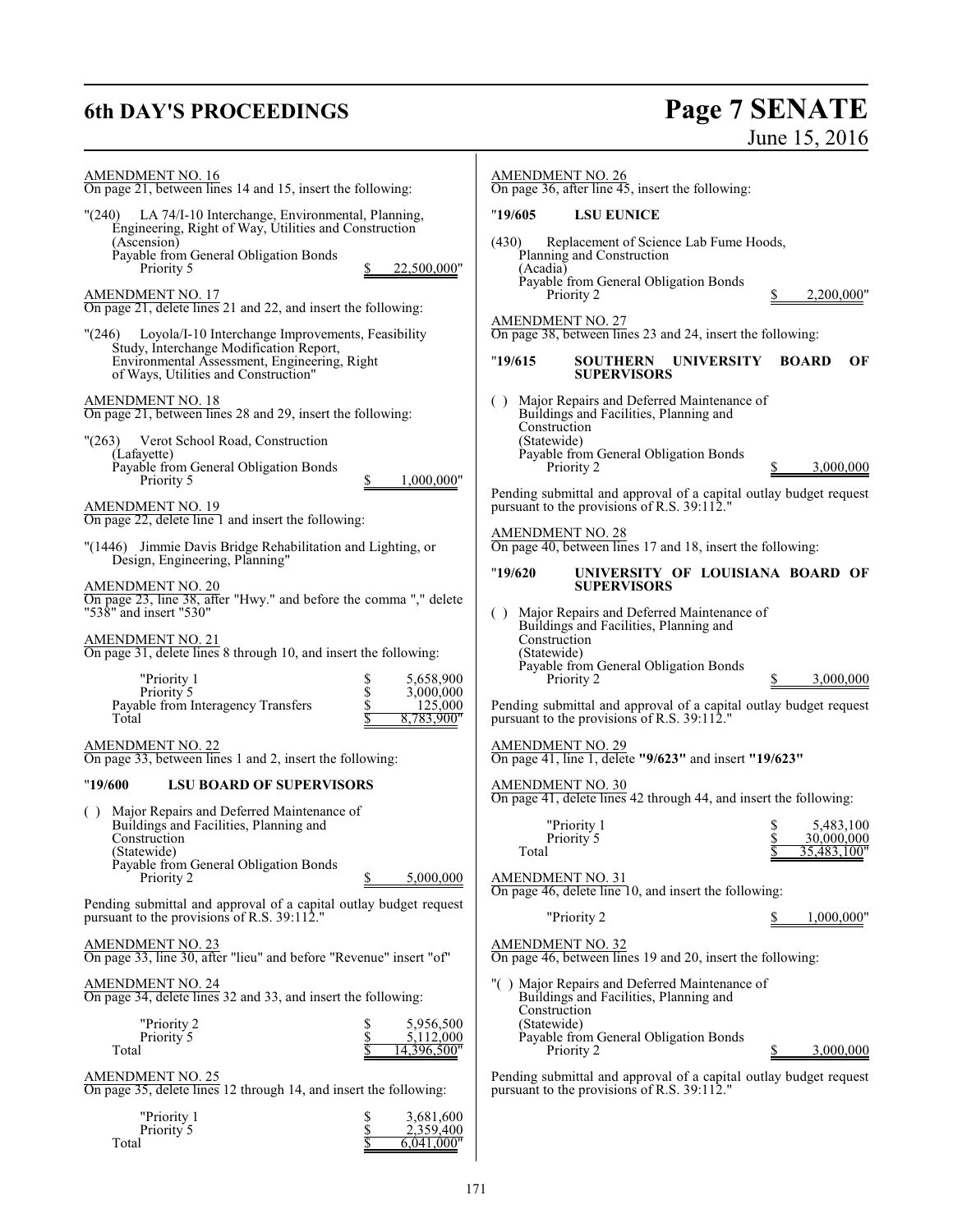# **Page 8 SENATE**<br>June 15, 2016

### **6th DAY'S PROCEEDINGS**

| AMENDMENT NO. 33<br>On page 47, delete lines 22 and 23, and insert the following:                                                                                                                       | Priority 5<br>5.000.000"                                                                                                                                                                                   |
|---------------------------------------------------------------------------------------------------------------------------------------------------------------------------------------------------------|------------------------------------------------------------------------------------------------------------------------------------------------------------------------------------------------------------|
| 2,500,000<br>"Priority 1<br>\$<br>Priority 5<br>\$<br>2,900,000"                                                                                                                                        | <b>AMENDMENT NO. 41</b><br>On page 67, delete line 10 and insert the following:                                                                                                                            |
| <b>AMENDMENT NO. 34</b><br>On page 50, delete line $41$ , and insert the following:                                                                                                                     | 30,000<br>"Priority 1<br>\$<br>Priority 2<br>45,000<br>75.000"<br>Total                                                                                                                                    |
| 1,200,000<br>"Priority 2<br>\$<br>\$<br>Priority 5<br>1,700,000<br>Total<br>2,900,000"                                                                                                                  | <b>AMENDMENT NO. 42</b><br>On page $69$ , delete line $6$ , and insert the following:                                                                                                                      |
| AMENDMENT NO. 35<br>On page 51, delete lines 38 through 40, and insert the following:                                                                                                                   | "Priority 1<br>1,050,200<br>\$<br>Priority 5<br>8,535,000<br>Total<br>9,585,200"                                                                                                                           |
| 3,000,000<br>"Priority 1<br>\$<br>\$<br>\$<br>372,700<br>Priority 2<br>Priority 5<br>7,777,300"                                                                                                         | <b>AMENDMENT NO. 43</b><br>On page 69, delete lines 12 and 13, and insert the following:                                                                                                                   |
| AMENDMENT NO. 36<br>On page 51, after line $\overline{45}$ , insert the following:                                                                                                                      | "Priority 5<br>9,420,000<br>Total<br>10,840,000"                                                                                                                                                           |
| "36/P20<br><b>BERNARD PORT,</b><br><b>HARBOR</b><br><b>AND</b><br>ST.<br><b>TERMINAL DISTRICT</b>                                                                                                       | AMENDMENT NO. 44<br>On page $70$ , delete line $6$ , and insert the following:                                                                                                                             |
| Rehabilitation of Dock #1, Section A Seawall,<br>(1571)<br>Planning and Construction<br>(St. Bernard)<br>Payable from General Obligation Bonds<br>Priority 2<br>200,000"                                | "Priority 1<br>750,000"<br><b>AMENDMENT NO. 45</b><br>On page 72, between lines 24 and 25, insert the following:<br>"50/J63<br><b>WEST FELICIANA</b>                                                       |
| <b>AMENDMENT NO. 37</b><br>On page 63, delete line 10, and insert the following:<br>"Priority 1<br>100,000<br>\$<br>\$<br>Priority 2<br>150,000<br>250,000"<br>Total                                    | Port Access Road, Planning and Construction<br>(880)<br>(West Feliciana)<br>Payable from General Obligation Bonds<br>Priority 2<br>160,000"<br><b>AMENDMENT NO. 46</b>                                     |
| AMENDMENT NO. 38<br>On page 65, between lines 16 and 17, insert the following:                                                                                                                          | On page 72, between lines 42 and 43, insert the following:<br>Flood Damage Reduction and Drainage Improvement<br>" (883)                                                                                   |
| Empire Bridge Lighting, Planning and Construction<br>"(793)<br>(Plaquemines)<br>Payable from General Obligation Bonds<br>\$<br>Priority 2<br>100,000<br>Priority 5<br>\$<br>200,000<br>300,000<br>Total | Projects, Planning and Construction<br>(Vermillion)<br>Payable from General Obligation Bonds<br>Priority 5<br>375,000"<br><b>AMENDMENT NO. 47</b><br>On page 72, delete line 47, and insert the following: |
| Fire Administration Building, Planning<br>(796)<br>and Construction<br>(Plaquemines)<br>Payable from General Obligation Bonds                                                                           | "Priority 1<br>75,000"<br><b>AMENDMENT NO. 48</b><br>On page 75, delete lines 31 through 33, and insert the following:                                                                                     |
| 1.000.000<br>Priority 2<br>Pending submittal and approval of capital outlay budget request<br>pursuant to the provisions of R.S. 39:112."                                                               | "Priority 2<br>578,700<br>s<br>\$<br>Priority 5<br>875,000<br>1,453,700"<br>Total                                                                                                                          |
| AMENDMENT NO. 39<br>On page 66, between lines 18 and 19, insert the following:                                                                                                                          | <b>AMENDMENT NO. 49</b><br>On page 76, delete lines 37 and 38, and insert the following:                                                                                                                   |
| Parish Master Drainage Plan<br>"(804)<br>(St. Bernard)<br>Payable from General Obligation Bonds<br>\$<br>100,000<br>Priority 2<br>\$<br>100,000<br>Priority 5<br>Total<br>S<br>200,000"                 | "Priority 5<br>2,770,000<br>Total<br>5,642,400"<br><b>AMENDMENT NO. 50</b><br>On page 77, between lines 5 and 6, insert the following:                                                                     |
| <u>AMENDMENT NO. 40</u><br>On page 67, between lines 5 and 6, insert the following:                                                                                                                     | "50/M45<br><b>CHURCH POINT</b><br>Sewer System Improvements, Planning<br>(941)                                                                                                                             |
| "(807)<br>Land Acquisition, Planning and Construction<br>(St. James)<br>Payable from General Obligation Bonds                                                                                           | and Construction<br>(Acadia)<br>Payable from General Obligation Bonds<br>Priority 5<br>300,000"<br><u>\$</u>                                                                                               |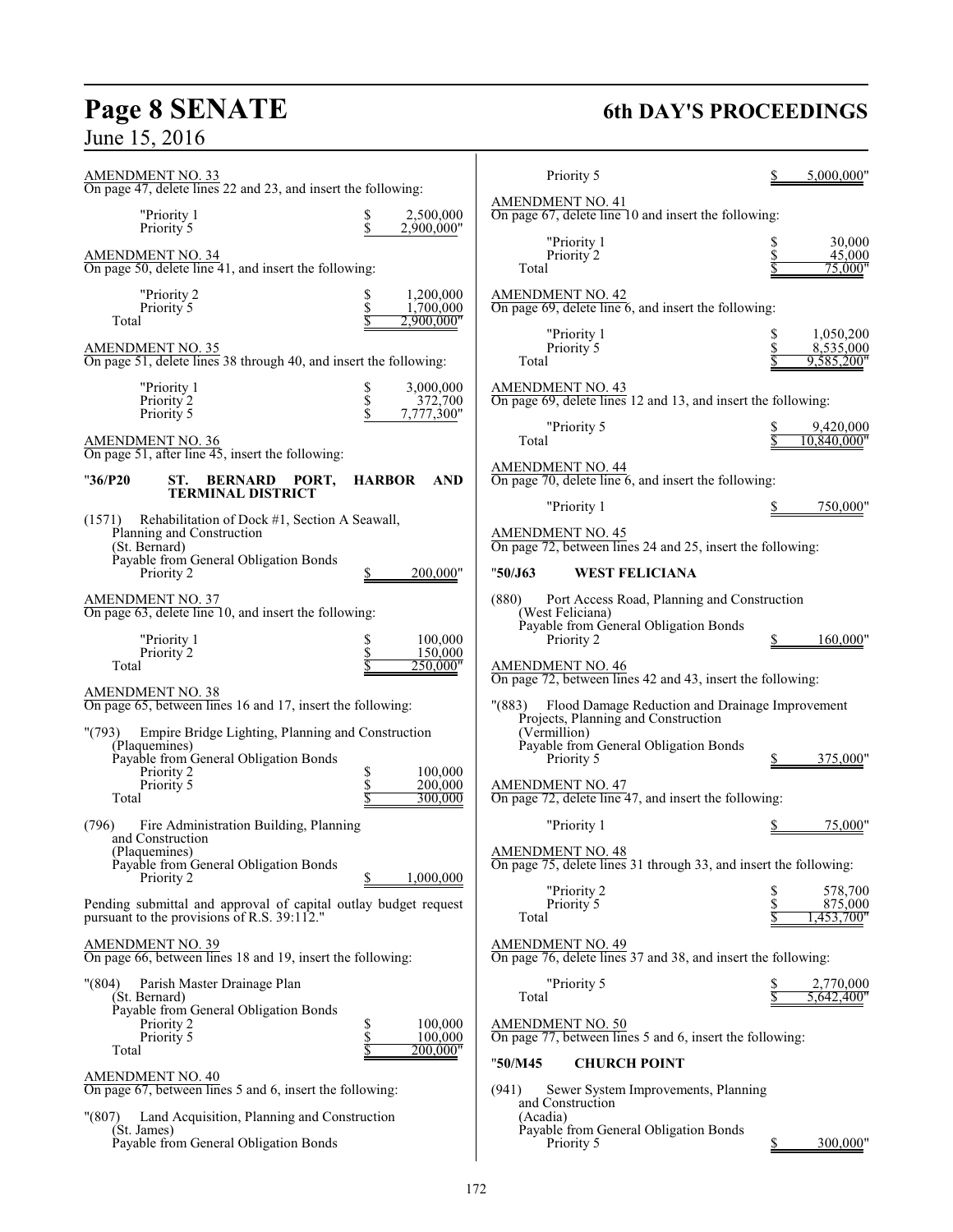### **6th DAY'S PROCEEDINGS**

# Page 9 SENATE<br>June 15, 2016

| <u>AMENDMENT NO. 51</u><br>On page 79, between lines 24 and 25, insert the following:        | <b>AMENDMENT NO. 61</b><br>On page 94, delete line 38, and insert the following:                   |                    |
|----------------------------------------------------------------------------------------------|----------------------------------------------------------------------------------------------------|--------------------|
| "50/M85<br><b>FARMERVILLE</b>                                                                | "Priority 1<br>\$                                                                                  | 150,000            |
| (972)<br>Highway 33 South Pump Station and                                                   | Priority 2<br>Total                                                                                | 35,000<br>185,000" |
| Force Main, Planning and Construction<br>(Union)                                             | <b>AMENDMENT NO. 62</b>                                                                            |                    |
| Payable from General Obligation Bonds<br>Priority 2<br>550,000"                              | On page 95, between lines 18 and 19, insert the following:                                         |                    |
| <b>AMENDMENT NO. 52</b>                                                                      | "50/MO8<br><b>RAYNE</b>                                                                            |                    |
| On page 84, between lines 35 and 36, insert the following:                                   | Martin Luther King Community Center Improvements,<br>(1153)<br>Planning and Construction           |                    |
| <b>KAPLAN</b><br>"50/ME8                                                                     | (Acadia)                                                                                           |                    |
| Kaplan Street Improvements, Reconstruction,<br>(1032)                                        | Payable from General Obligation Bonds<br>Priority 5<br>315,000"                                    |                    |
| Drainage, Improvements, Planning and Construction<br>(Vermilion)                             | <b>AMENDMENT NO. 63</b>                                                                            |                    |
| Payable from General Obligation Bonds<br>500,000"<br>Priority 5                              | On page 98, delete line 30, and insert the following:                                              |                    |
| <b>AMENDMENT NO. 53</b>                                                                      | "Priority 2<br>125,000"<br>S                                                                       |                    |
| On page 86, delete line 26, and insert the following:                                        | AMENDMENT NO. 64<br>On page 99, between lines 19 and 20, insert the following:                     |                    |
| "Priority 1<br>235,000"                                                                      | "(1201) Emergency Water Production,                                                                |                    |
| <b>AMENDMENT NO. 54</b><br>On page 87, delete line 37 and insert the following:              | Transmission and Treatment,                                                                        |                    |
|                                                                                              | Acquisition, Planning and<br>Construction                                                          |                    |
| 150,000<br>"Priority 1<br>\$<br>\$<br>Priority 5<br>1,500,000                                | (Madison)<br>Payable from General Obligation Bonds                                                 |                    |
| Total<br>!,650,000                                                                           | Priority 1<br>500,000"                                                                             |                    |
| AMENDMENT NO. 55<br>On page 88, between lines 15 and 16, insert the following:               | <b>AMENDMENT NO. 65</b><br>On page 101, delete lines 9 through 13                                  |                    |
| "50/MI8<br><b>MAURICE</b>                                                                    | AMENDMENT NO. 66<br>On page 101, delete line 23, and insert the following:                         |                    |
| New Village Hall, Planning and Construction<br>(1081)<br>(Vermillion)                        | 125,000"                                                                                           |                    |
| Payable from General Obligation Bonds                                                        | "Priority 5                                                                                        |                    |
| Priority 5<br>720,000"                                                                       | $\frac{\text{AMENDMENT NO. } 67}{\text{On page } 102}$ , delete line 39, and insert the following: |                    |
| AMENDMENT NO. 56<br>On page 89, delete line 33, and insert the following:                    | "Priority 1<br>500,000"                                                                            |                    |
| "Priority 1<br>50,000"                                                                       | <b>AMENDMENT NO. 68</b><br>On page 103, delete lines 27 and 28, and insert the following:          |                    |
| <b>AMENDMENT NO. 57</b><br>On page 90, delete line 41, and insert the following:             | "Priority 2<br>\$                                                                                  | 250,000            |
|                                                                                              | \$<br>Priority 5<br>,880,000"                                                                      | 330,000            |
| "Real Estate Acquisition, and/or Street Lighting Improvements,<br>Planning and Construction" | Total                                                                                              |                    |
| <b>AMENDMENT NO. 58</b><br>On page 91, delete line 4, and insert the following:              | <b>AMENDMENT NO. 69</b><br>On page 104, delete lines 18 and 19, and insert the following:          |                    |
| "Priority 1<br>\$<br>236,700                                                                 | "Priority 1<br>\$<br>11,019,400<br>\$<br>Priority 2<br>5,418,400                                   |                    |
| \$<br>Priority 2<br>50,000                                                                   | Priority 5<br>33,981,600"                                                                          |                    |
| 286,700"<br>Total                                                                            | <b>AMENDMENT NO. 70</b>                                                                            |                    |
| <b>AMENDMENT NO. 59</b><br>On page 92, delete line 38, and insert the following:             | On page 105, delete line 29, and insert the following:                                             |                    |
| "(1795) West Bank Park Improvements - New Soccer and                                         | "Priority 1<br>3,110,000<br>\$<br>Priority 2<br>\$                                                 | 900,000            |
| Recreational"                                                                                | 4,010,000"<br>Total                                                                                |                    |
| AMENDMENT NO. $60$<br>On page 94, delete line 10, and insert the following:                  | AMENDMENT NO. 71<br>On page 107, delete lines 12 and 13, and insert the following:                 |                    |
| "(1144) Municipal Complex, Village Hall, Acquisition, Planning,                              | "Priority 1<br>13,928,100<br>\$                                                                    |                    |
| Construction and Renovation"                                                                 | \$<br>14,000,000"<br>Priority 5                                                                    |                    |
|                                                                                              |                                                                                                    |                    |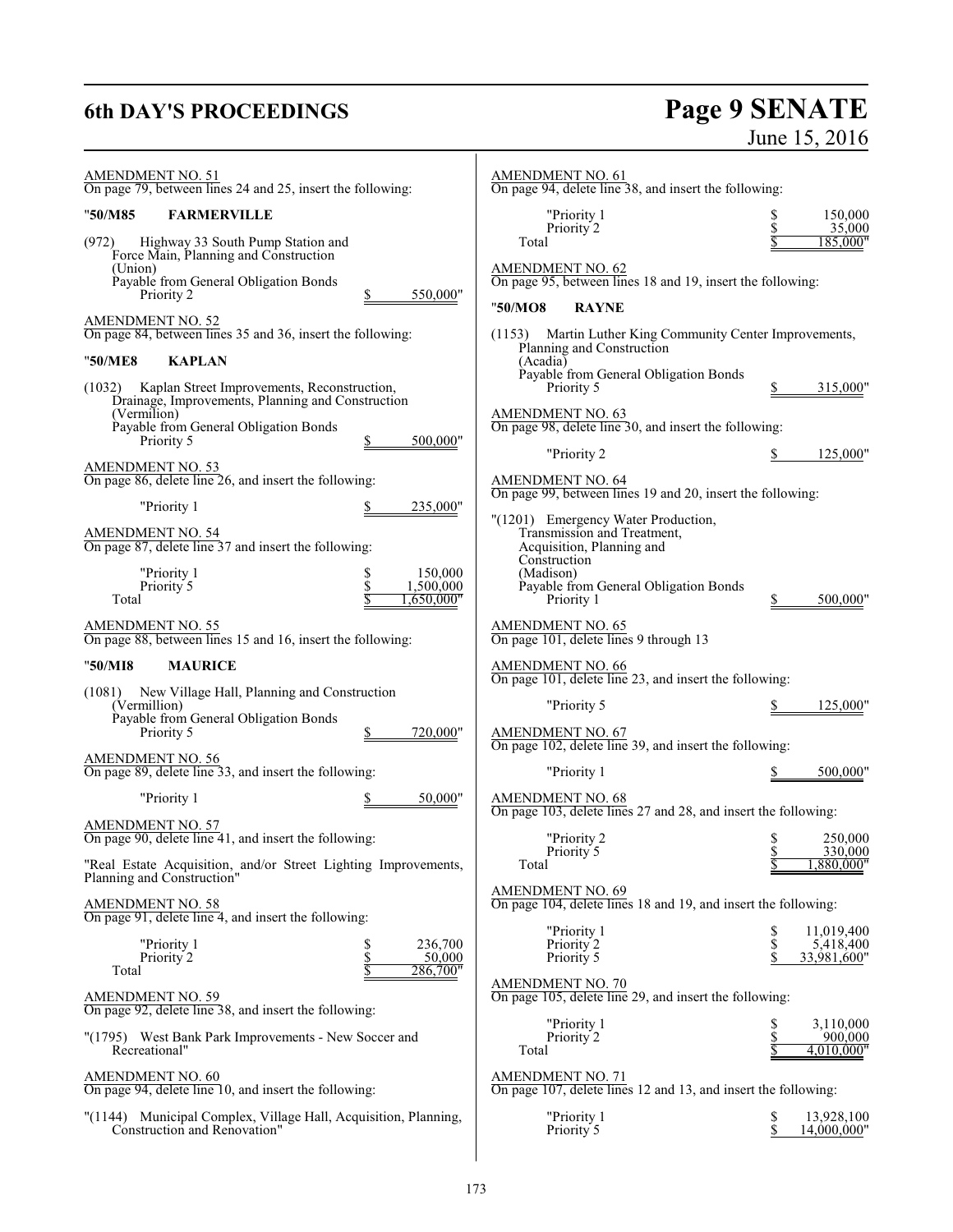# **Page 10 SENATE 6th DAY'S PROCEEDINGS**

June 15, 2016

| <b>AMENDMENT NO. 72</b><br>On page 107, delete line 43, and insert the following: "and Building<br>Renovations, Repairs and Upgrades Including Elevator Repair," |                         | (Iberville)     | Lodge #10, Building Acquisition and Renovation<br>Payable from General Obligation Bonds                          |    |                        |
|------------------------------------------------------------------------------------------------------------------------------------------------------------------|-------------------------|-----------------|------------------------------------------------------------------------------------------------------------------|----|------------------------|
| <b>AMENDMENT NO. 73</b><br>On page 108, delete line 26, and insert the following:                                                                                |                         | <b>50/NVP</b>   | Priority 1<br>MT. MORIAH MASONIC LODGE #17                                                                       |    | 100,000                |
| "Priority 1                                                                                                                                                      | 100,000"                | (1954)          | Assumption Parish Restoration and Renovation                                                                     |    |                        |
| <b>AMENDMENT NO. 74</b>                                                                                                                                          |                         | (Iberville)     | of Historic Building Damaged by Hurricane Gustav                                                                 |    |                        |
| On page 109, delete lines 29 and 30, and insert the following:                                                                                                   |                         |                 | Payable from General Obligation Bonds<br>Priority 1                                                              |    | 100,000"               |
| "Priority 5<br>Total                                                                                                                                             | 5,800,000<br>6.100.000" |                 | <b>AMENDMENT NO. 83</b>                                                                                          |    |                        |
| <b>AMENDMENT NO. 75</b><br>On page 112, delete lines 27 through 29, and insert the following:                                                                    |                         |                 | On page 122, delete line 26 and insert the following:<br>"Priority 1                                             |    | 97,800                 |
| "Priority 1                                                                                                                                                      | 20,800"                 | Total           | Priority 5                                                                                                       | \$ | 130,000<br>227,800"    |
| <b>AMENDMENT NO. 76</b>                                                                                                                                          |                         |                 | <b>AMENDMENT NO. 84</b>                                                                                          |    |                        |
| On page 113, delete line 12, and insert the following:                                                                                                           |                         |                 | On page 122, between lines 34 and 35, insert the following:                                                      |    |                        |
| "Priority 1<br><b>AMENDMENT NO. 77</b>                                                                                                                           | 160,000"                | "50/NVY         | <b>WASHINGTON</b><br><b>PARISH</b><br><b>DISTRICT 1</b>                                                          |    | <b>HOSPITAL</b>        |
| On page 113, delete lines 24 through 26, and insert the following:                                                                                               |                         | ( )             | Riverside Medical Center, Cath Lab Generator,<br>Planning and Construction                                       |    |                        |
| "Priority 1<br>\$<br>Priority <sub>2</sub>                                                                                                                       | 990,000<br>259,500      | (Washington)    | Payable from General Obligation Bonds                                                                            |    |                        |
| \$<br>\$<br>Priority 5<br>Total                                                                                                                                  | 7,500,000<br>8,749,500" |                 | Priority 2                                                                                                       |    | 65,000"                |
| AMENDMENT NO. 78<br>On page 113, delete line 32, and insert the following:                                                                                       |                         |                 | <b>AMENDMENT NO. 85</b><br>On page 123, between lines 30 and 31, insert the following:                           |    |                        |
| "Priority 2                                                                                                                                                      | 500,000"                | "50/NWQ         | <b>CHENIER PLAIN COASTAL RESTORATION</b><br>AND PROTECTION AUTHORITY                                             |    |                        |
| <b>AMENDMENT NO. 79</b>                                                                                                                                          |                         |                 | (1363) Boston Canal/Vermilion Bay Bank Stabilization                                                             |    |                        |
| On page 115, between lines 12 and 13, insert the following:                                                                                                      |                         | (Vermilion)     | Payable from General Obligation Bonds                                                                            |    |                        |
| "50/NMB<br>WATERWORKS DISTRICT#1 OF WARD#1 OF<br><b>CALCASIEU</b>                                                                                                |                         |                 | Priority 2                                                                                                       |    | 65,000"                |
| Topsy Road Waterline Improvements (Welcome Road to<br>(1315)<br>Parish Road), Planning and Construction                                                          |                         |                 | <b>AMENDMENT NO. 86</b><br>On page 125, between lines 6 and 7, insert the following:                             |    |                        |
| (Calcasieu)<br>Payable from General Obligation Bonds                                                                                                             |                         | "50/NXM         | <b>CAMERON ANSWERS, INC.</b>                                                                                     |    |                        |
| Priority 1                                                                                                                                                       | 225,000"                |                 | (1378) Revitalization of South Cameron, Planning<br>and Construction                                             |    |                        |
| <b>AMENDMENT NO. 80</b><br>On page 116, delete lines 15 and 16, and insert the following:                                                                        |                         | (Cameron)       | Payable from General Obligation Bonds                                                                            |    |                        |
| "(1321) New Crime Laboratory, Planning, Design,                                                                                                                  |                         |                 | Priority 2<br>Priority 5                                                                                         | \$ | 300,000<br>1,000,000   |
| Construction and Equipment"                                                                                                                                      |                         | Total<br>50/NXN | <b>LOUISIANA CHILDREN'S MEDICAL CENTER</b>                                                                       |    | .300.000               |
| AMENDMENT NO. 81<br>On page 117, after line 46, insert the following:                                                                                            |                         |                 | <b>HEALTH</b>                                                                                                    |    |                        |
| "50/NRHDIXIE BUSINESS CENTER                                                                                                                                     |                         | (1379)          | Children's Hospital New Orleans Behavioral<br>Health Hospital, Planning and Construction                         |    |                        |
| Demco Drive Improvements, Planning, Acquisition,<br>(1331)<br>Demolition, and Construction                                                                       |                         | (Orleans)       | Payable from General Obligation Bonds                                                                            |    |                        |
| (Livingston)<br>Payable from General Obligation Bonds                                                                                                            |                         |                 | Priority 2<br>Priority 5                                                                                         | S  | 1.000.000<br>2,000,000 |
| Priority 2                                                                                                                                                       | 325,000"                | Total           |                                                                                                                  |    | 3,000,000              |
| <b>AMENDMENT NO. 82</b><br>On page 122, between lines 19 and 20, insert the following:                                                                           |                         |                 | Pending submittal and approval of a capital outlay budget request<br>pursuant to the provisions of R.S. 39:112." |    |                        |
| IBERVILLE PARISH RESTORATION OF<br>"50/NVO<br>AGED COMMUNITY OUTREACH CENTER                                                                                     |                         |                 | <b>AMENDMENT NO. 87</b><br>On page 125, at the beginning of line 7, change " $50/N$ " to                         |    |                        |
| Restoration of Aged Community Center Widow's Son<br>(1394)                                                                                                       |                         | "50/NXV"        |                                                                                                                  |    |                        |
|                                                                                                                                                                  |                         |                 |                                                                                                                  |    |                        |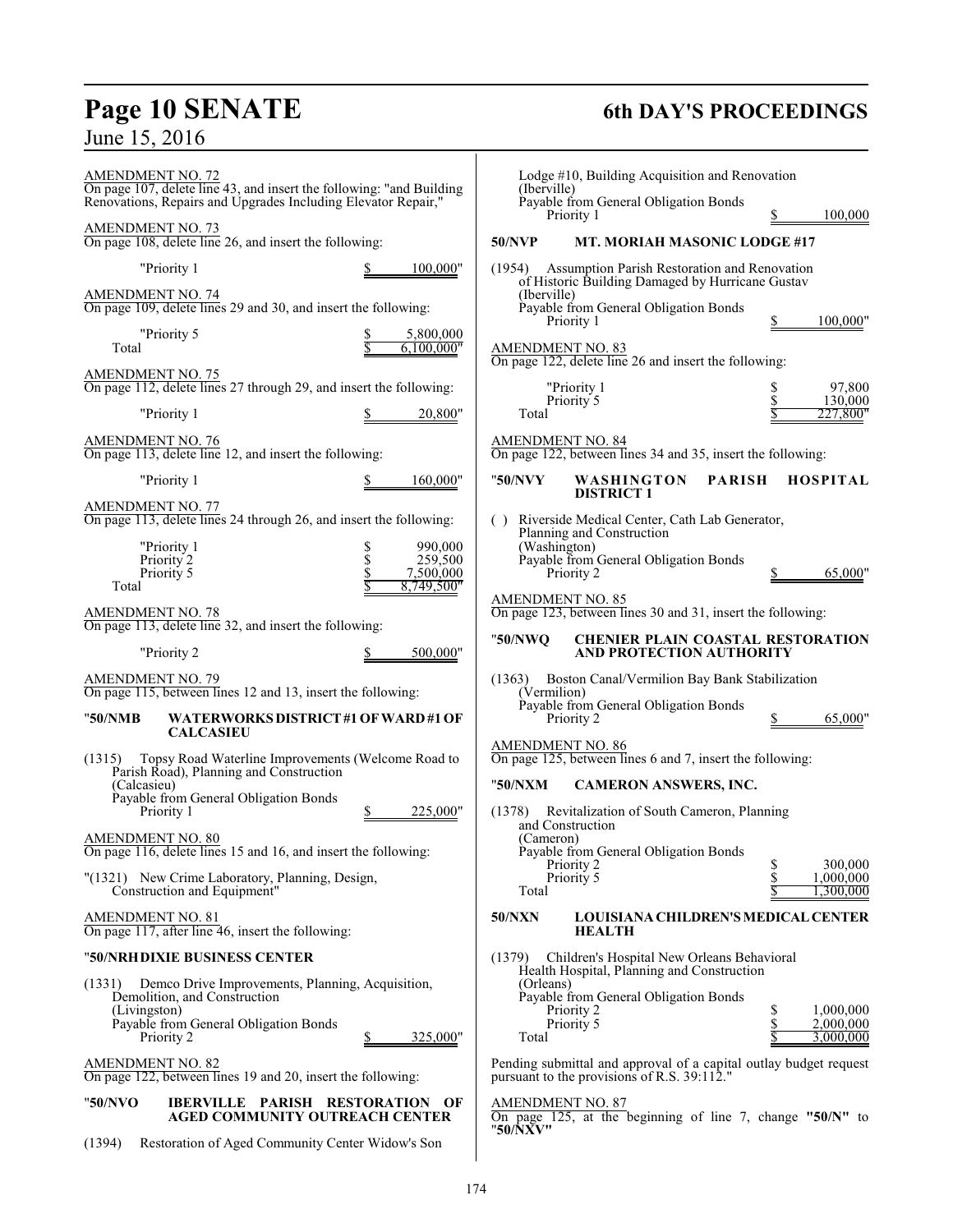### **6th DAY'S PROCEEDINGS Page 11 SENATE**

# June 15, 2016

### AMENDMENT NO. 88

On page 125, at the beginning of line 10, change "( )" to "(1988)"

### AMENDMENT NO. 89

On page 125, delete line 13, and insert the following:

"Priority 2 \$ 500,000"

### AMENDMENT NO. 90

On page 129, line 19, after "appropriated" and before the comma "," delete "in the Capital Outlay Act"

### AMENDMENT NO. 91

On page 134, line 27, between "cooperative and agreement " insert "endeavor"

### AMENDMENT NO. 92

On page 139, delete line 11, and insert the following: "City of Baton Rouge, Kitchen and Building Renovations, Repairs and Upgrades Including Elevator Repair Project prior"

### AMENDMENT NO. 93

On page 141, line 9, after "\$8,500,000 of" and before "expenditures" delete "in"

### AMENDMENT NO. 94

On page 142 at the end of line 16, insert the following: "Notwithstanding anything contained in this Act, the Capital Outlay Act, or any other Capital Outlay Act, the scope of the appropriation for the Department of Transportation and Development, Jimmie Davis Bridge Rehabilitation and Lighting, Planning and Construction project in Bossier and Caddo parishes, shall be deemed to include the planning, design and construction of a new bridge."

On motion of Senator Morrell, the committee amendment was adopted. The amended bill was read by title and recommitted to the Committee on Finance.

## **HOUSE BILL NO. 20—** BY REPRESENTATIVE REYNOLDS

AN ACT

To amend and reenact R.S. 47:287.95(A), (C)(1), (D), (E), and  $(F)(2)(b)$  and to enact R.S. 47:287.95(L) and  $(M)$ , relative to corporate income tax; to provide for the calculation of apportionment income for certain businesses; to provide for the weighing of certain ratios in the calculation of Louisiana income; to provide for the sourcing of certain sales; to provide for applicability; to provide for an effective date; and to provide for related matters.

Reported favorably by the Committee on Revenue and Fiscal Affairs. The bill was read by title and referred to the Legislative Bureau.

#### **HOUSE BILL NO. 24—** BY REPRESENTATIVE ANDERS

AN ACT

To amend and reenact R.S.  $22:832(A)(3)$  and to enact R.S.  $22:832(C)(6)$ , relative to the insurance premium tax; to exempt health maintenance organizations from the reduction of the tax due made in Act No. 10 of the 2016 First Extraordinary Session; to provide for qualifying Louisiana investments of health maintenance organizations; to provide for effectiveness; and to provide for related matters.

Reported favorably by the Committee on Revenue and Fiscal Affairs. The bill was read by title and referred to the Legislative Bureau.

#### **HOUSE BILL NO. 25—** BY REPRESENTATIVE LYONS

AN ACT

To amend and reenact R.S. 47:6025(A)(1), relative to income tax credits; to provide for the Louisiana Citizens Property Insurance Corporation assessment tax credit; to reduce the amount of the

credit; to repeal the sunset of the reduction in the amount of the credit; to provide for effectiveness; and to provide for related matters.

Reported favorably by the Committee on Revenue and Fiscal Affairs. The bill was read by title and referred to the Legislative Bureau.

**HOUSE BILL NO. 29—** BY REPRESENTATIVE PRICE

AN ACT

To amend and reenact R.S.  $47:115(A)(3)$  and (C) and 1624(A), to enact R.S. 47:1624(C) through (E), and to repeal R.S. 47:287.657, 617, and 1624.1, relative to the payment of interest on certain overpayments; to provide for the calculation of interest on certain overpayments; to provide for the authority of the secretary of the Department of Revenue to pay interest on overpayments; to provide for certain limitations and requirements; to provide for effectiveness; and to provide for related matters.

Reported with amendments by the Committee on Revenue and Fiscal Affairs.

### **SENATE COMMITTEE AMENDMENTS**

Amendments proposed by Senate Committee on Revenue and Fiscal Affairs to Reengrossed House Bill No. 29 by Representative Price

### AMENDMENT NO. 1

On page 1, line 2, at the end of the line, delete "(A), to enact R.S. 47:1624(C)"

AMENDMENT NO. 2 On page 1, line 3, at the beginning of the line, delete "through (E),"

AMENDMENT NO. 3 On page 1, line 9, after "1624" delete "(A)"

#### AMENDMENT NO. 4 On page 1, line 10, after "reenacted" delete "and R.S. 47:1624(C) through (E) are hereby enacted"

AMENDMENT NO. 5 On page 3, line 1, delete "or credits"

AMENDMENT NO. 6 On page 3, line 7, after "return" insert "or claim for refund"

### AMENDMENT NO. 7

On page 3, delete lines 14 through 20 and insert:

"(2) Notwithstanding any provision of this Section, or any other provision of law to the contrary, interest on a refund of an overpayment of severance tax to an operator whose well qualifies for the severance tax suspension pursuant to R.S.  $47:633(7)(c)(iii)$  or  $(9)(d)(v)$  for new horizontal or deep wells shall be paid as follows:

(a) For refunds issued on or before the one hundred eightieth day after a properly filed claim for refund or an amended return for the new horizontal or deep well has been submitted to the department with all supporting documentation, interest shall be the rate for the year ascertained by the department, which shall be the U.S. Treasury Yield Curve Constant Maturity 6-Month Treasury rate on the first business day of October of the preceding year and published on or before the following January first.

(b) Interest on refunds made pursuant to this Subsection that are made after the one hundred eightieth day after a properly filed claim for refund or an amended return has been submitted to the department shall be the interest rate provided for in Subparagraph (a) of this Paragraph for the first one hundred eighty days and at the rate established in R.S. 13:4202 for any period of time in excess of one hundred eighty days in accordance with the provisions of Subsection A of this Section.

B. As of the date a person files a petition for relief under the uniform bankruptcy laws of the United States as provided in <del>Title 11</del> USC 101 11 U.S.C. 101 et seq., no interest shall be allowed to accrue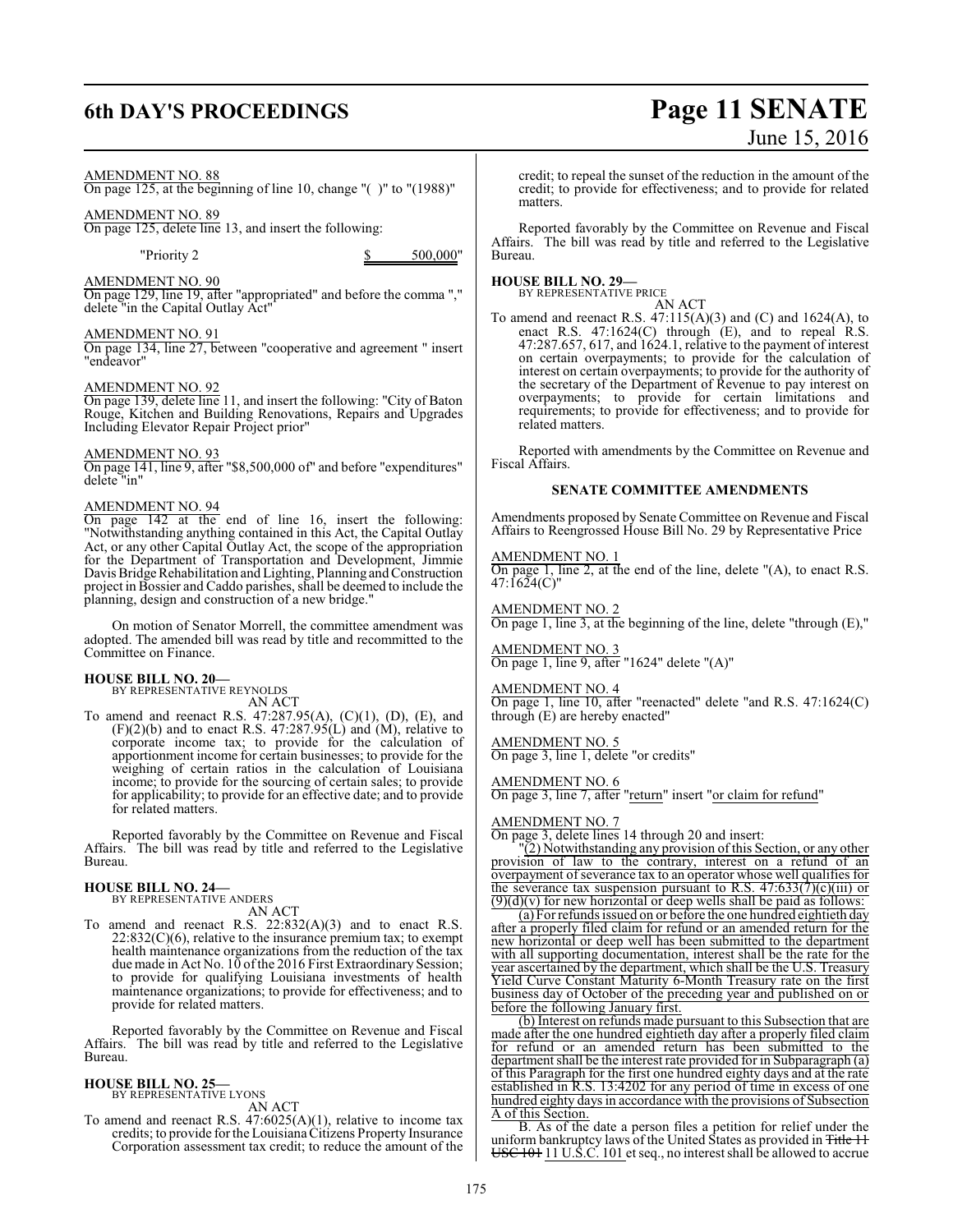## **Page 12 SENATE 6th DAY'S PROCEEDINGS**

as a part of any refund or credit which overpayment that relates to a pre-petition tax period. A person filing a petition for relief prior to June 17, 1988, shall be entitled to the accrual of interest prior to the effective date of this Subsection."

### AMENDMENT NO. 8

On page 4, line 3, after "R.S. 47:1601" insert "and any interest payable pursuant to the provisions of this Section"

On motion of Senator Morrell, the committee amendment was adopted. The amended bill was read by title and referred to the Legislative Bureau.

#### **HOUSE BILL NO. 35—** BY REPRESENTATIVE ANDERS

AN ACT

To amend and reenact R.S. 22:842 and to repeal R.S. 22:270, relative to the annual tax on health maintenance organizations; to establish the rate of the annual minimum tax; to provide for applicability; and to provide for related matters.

Reported favorably by the Committee on Revenue and Fiscal Affairs. The bill was read by title and referred to the Legislative Bureau.

### **HOUSE BILL NO. 47—**

BY REPRESENTATIVE BROADWATER AN ACT

To amend and reenact Section 5 of Act No. 123 of the 2015 Regular Session of the Legislature and Section 2 of Act No. 6 of the 2016 First Extraordinary Session of the Legislature, relative to corporate income tax; to provide for the net operating loss deduction for corporate income taxes; to provide for applicability and an effective date; and to provide for related matters.

Reported favorably by the Committee on Revenue and Fiscal Affairs. The bill was read by title and referred to the Legislative Bureau.

### **HOUSE BILL NO. 50—**

BY REPRESENTATIVE MONTOUCET AN ACT

To amend and reenact R.S. 47:293(9)(a)(xvii), relative to individual income tax; to provide for certain deductions for purposes of calculating individual income tax liability; to reduce the deduction for certain net capital gains; to provide for an effective date; and to provide for related matters.

Reported with amendments by the Committee on Revenue and Fiscal Affairs.

### **SENATE COMMITTEE AMENDMENTS**

Amendments proposed by Senate Committee on Revenue and Fiscal Affairs to Engrossed House Bill No. 50 by Representative Montoucet

### AMENDMENT NO. 1

On page 2, delete lines 3 through 5, and insert: "apply only to the sale or exchange of an equity interest in or the assets of a nonpublicly traded business that the taxpayer has held for a minimum of five years immediately prior to the sale or exchange. The amount of the deduction"

### AMENDMENT NO. 2

On page 2, line 7, after "interest" insert "or substantially all of the assets"

### AMENDMENT NO. 3

On page 2, line 10, after "interest" insert "or substantially all of the assets"

### AMENDMENT NO. 4

On page 2, line 13, after "interest" insert "or substantially all of the assets"

#### AMENDMENT NO. 5

On page 2, line 16, after "interest" insert "or substantially all of the assets"

AMENDMENT NO. 6

On page 2, line 19, after "interest" insert "or substantially all of the assets"

### AMENDMENT NO. 7

On page 2, line 22, after "interest" insert "or substantially all of the assets"

### AMENDMENT NO. 8

On page 2, line 26, at the end of the line, delete "in" and insert "of"

### AMENDMENT NO. 9

On page 2, line 27, after "interests" insert "or assets"

On motion of Senator Morrell, the committee amendment was adopted. The amended bill was read by title and referred to the Legislative Bureau.

### **Rules Suspended**

Senator Allain asked for and obtained a suspension of the rules to allow the Senate Committee on Finance to meet without the required posted notice.

Senator Allain asked for and obtained a suspension of the rules to allow the Senate Committee on Finance to hear House Bill No. 2 without the required posted notice.

### **Recess**

On motion of Senator Thompson, the Senate took a recess at 4:30 o'clock P.M. until 5:15 o'clock P.M.

### **After Recess**

The Senate was called to order at 6:15 o'clock P.M. by the President of the Senate.

### **ROLL CALL**

The roll being called, the following members answered to their names:

### PRESENT

| Mr. President                   | Fannin                              | Peacock       |
|---------------------------------|-------------------------------------|---------------|
| Allain                          | Gatti                               | Perry         |
| Appel                           | Hewitt                              | Peterson      |
| Barrow                          | Johns                               | Riser         |
| Bishop                          | LaFleur                             | Smith, G.     |
| Boudreaux                       | Luneau                              | Smith, J.     |
| Brown                           | Milkovich                           | Tarver        |
| Carter                          | Mills                               | Thompson      |
| Chabert                         | Mizell                              | Walsworth     |
| Claitor<br>Cortez<br>Total - 33 | Morrell<br>Morrish<br><b>ABSENT</b> | Ward<br>White |
| Colomb                          | Erdey                               | Long          |
| Donahue                         | Lambert                             | Martiny       |

Total - 6

The President of the Senate announced there were 33 Senators present and a quorum.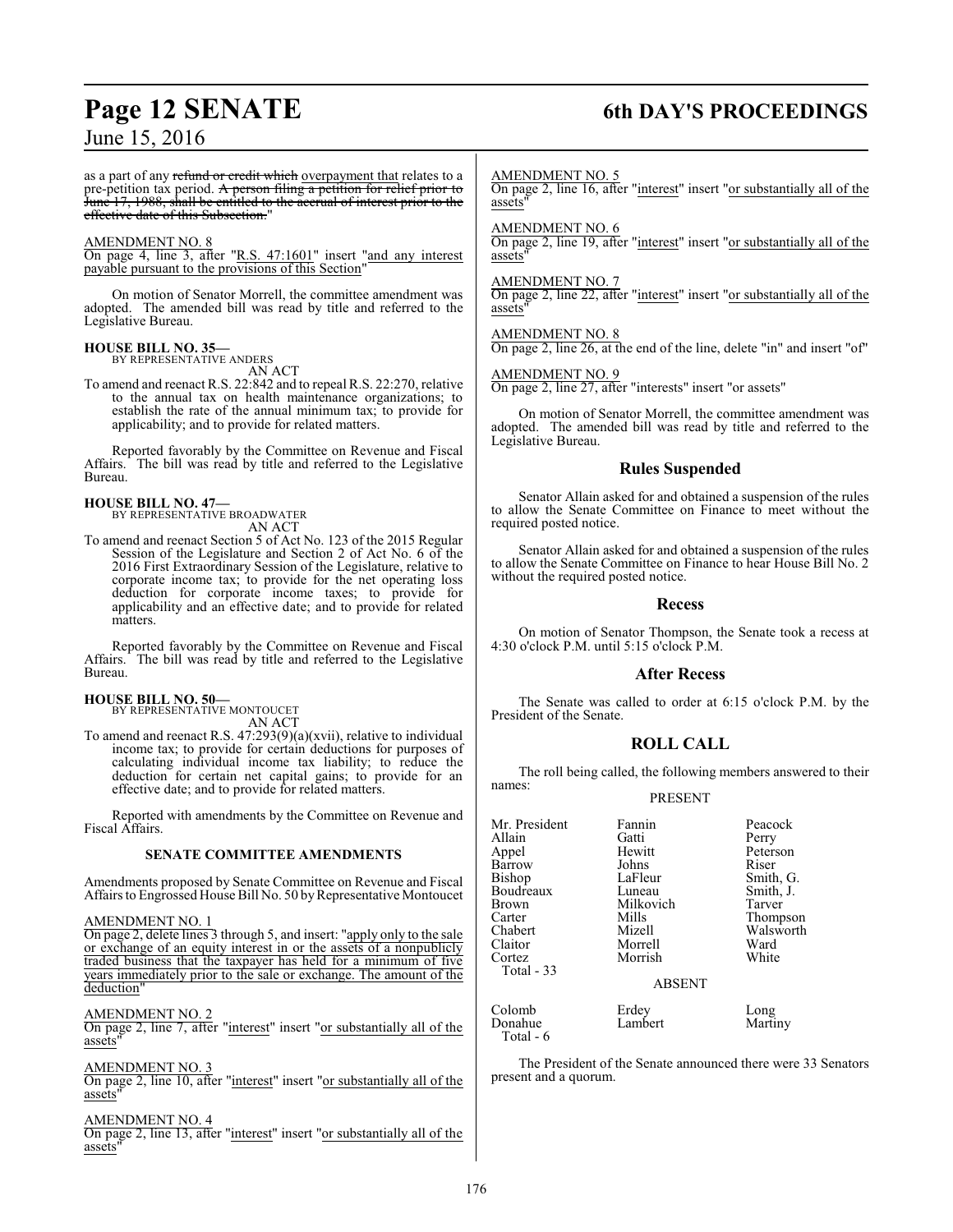## **6th DAY'S PROCEEDINGS Page 13 SENATE** June 15, 2016

### **Senate Business Resumed After Recess**

### **Rules Suspended**

Senator Hewitt asked for and obtained a suspension of the rules to revert to the Morning Hour.

### **Introduction of Senate Bills and Joint Resolutions**

Senator Morrell asked for and obtained a suspension of the rules to introduce and read Senate Bills and Joint Resolutions a first and second time and refer them to committee.

#### **SENATE BILL NO. 15—** BY SENATOR MORRELL

AN ACT

To enact R.S. 47:306.4, relative to state sales and use tax exemptions; to provide for an annual reporting requirement for certain transactions involving sales by certain nonprofit entities; to provide for an effective date; and to provide for related matters.

The bill was read by title and referred by the President to the Committee on Revenue and Fiscal Affairs.

### **Introduction of Senate Concurrent Resolutions**

## **SENATE CONCURRENT RESOLUTION NO. 5—** BY SENATORS MIZELL AND JOHNS

A CONCURRENT RESOLUTION

To urge and request the Louisiana Supreme Court to fully fund the CASA Assistance Program to the greatest extent practicable for the benefit of Louisiana's abused and neglected children.

The resolution was read by title and placed on the Calendar for a second reading.

### **Message from the House**

### **ASKING CONCURRENCE IN HOUSE BILLS AND JOINT RESOLUTIONS**

June 15, 2016

To the Honorable President and Members of the Senate:

I am directed to inform your honorable body that the House of Representatives has finally passed and asks your concurrence in the following House Bills and Joint Resolutions:

HB No. 3

Respectfully submitted, ALFRED W. SPEER Clerk of the House of Representatives

### **House Bills and Joint Resolutions**

Senator Morrell asked for and obtained a suspension of the rules to read House Bills and Joint Resolutions a first and second time by title and refer them to committee.

### **HOUSE BILL NO. 3—**

BY REPRESENTATIVE ABRAMSON AN ACT

To enact the Omnibus Bond Authorization Act of 2016 and to repeal the Act which originated as House Bill No. 3 of the 2016 Regular Session of the Legislature, relative to the implementation of a five-year capital improvement program; to provide for the repeal of certain prior bond authorizations; to provide for new bond authorizations; to provide for

authorization and sale of such bonds by the State Bond Commission; and to provide for related matters.

The bill was read by title and referred by the President to the Committee on Revenue and Fiscal Affairs.

### **Reports of Committees**

The following reports of committees were received and read:

### **REPORT OF COMMITTEE ON**

### **FINANCE**

Senator Eric LaFleur, Chairman on behalf of the Committee on Finance, submitted the following report:

### June 15, 2016

To the President and Members of the Senate:

I am directed by your Committee on Finance to submit the following report:

#### **SENATE BILL NO. 3—** BY SENATOR MORRELL

AN ACT

To amend and reenact the introductory paragraph of R.S. 47:302(X), and the introductory paragraph of  $\bar{R}$ .S.  $\bar{4}7$ :321.1(F), and to enact R.S. 47:302(AA) and 321.1(I), relative to state sales and use tax; to restore certain exemptions applicable to state sales tax; to provide for an effective date; and to provide for related matters.

Reported favorably.

### **SENATE BILL NO. 8—**<br>BY SENATOR MORRELL

BY SENATOR MORRELL AN ACT

To amend and reenact R.S. 47:6025(A)(1) and to repeal R.S.  $47:6025(A)(1)$  as amended by Section 5 of Act No. 125 of the 2015 Regular Session of the Legislature, relative to the tax credit for Louisiana Citizens Property Insurance Corporation assessment; to reduce the amount of the credit; to repeal the sunset of the reduction in the amount of the credit; to provide for effectiveness; and to provide for related matters.

Reported with amendments.

#### **SENATE BILL NO. 9—** BY SENATOR MORRELL

AN ACT To amend and reenact the introductory paragraph of R.S. 47:301 and R.S. 47:301(10)(c)(ii)(bb), relative to sales and use tax; to provide for a definition of isolated and occasional sales; to provide for an effective date; and to provide for related matters.

Reported with amendments.

### **HOUSE BILL NO. 2—**

BY REPRESENTATIVE ABRAMSON AN ACT

To provide with respect to the capital outlay budget and the capital outlay programfor state government, state institutions, and other public entities; to provide for the designation of projects and improvements; to provide for the financing thereof making appropriations from certain sources; and to provide for related matters.

Reported with amendments.

Respectfully submitted, ERIC LAFLEUR Chairman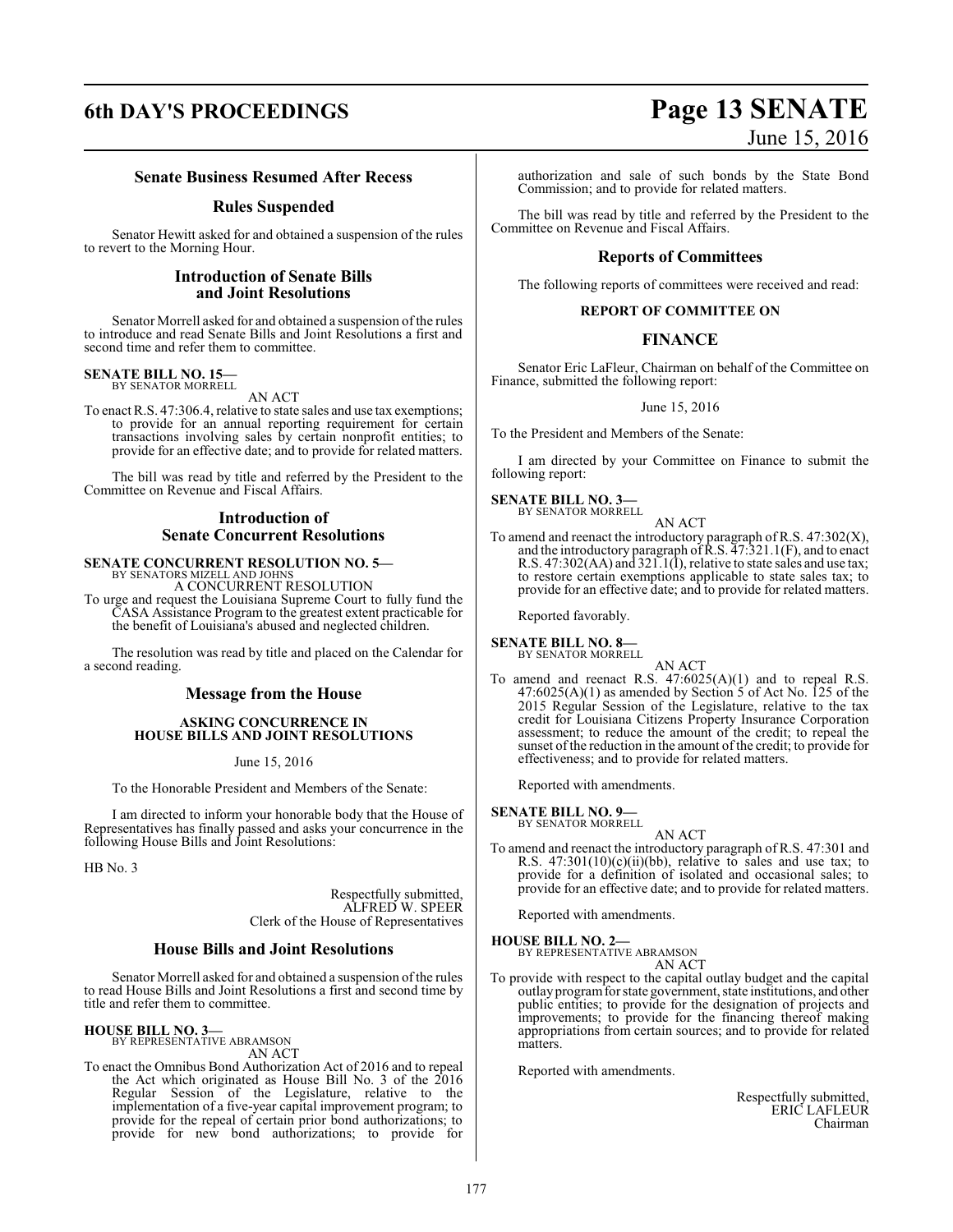### **Page 14 SENATE 6th DAY'S PROCEEDINGS**

June 15, 2016

### **Senate Bills and Joint Resolutions on Second Reading Just Reported by Committees**

Senator LaFleur asked for and obtained a suspension of the rules to take up Senate Bills and Joint Resolutions just reported by Committees.

#### **SENATE BILL NO. 3—** BY SENATOR MORRELL

AN ACT

To amend and reenact the introductory paragraph of R.S. 47:302(X), and the introductory paragraph of  $\bar{R}$ .S.  $\bar{4}$ 7:321.1(F), and to enact R.S. 47:302(AA) and 321.1(I), relative to state sales and use tax; to restore certain exemptions applicable to state sales tax; to provide for an effective date; and to provide for related matters.

Reported favorably by the Committee on Finance. The bill was read by title and passed to a third reading.

#### **SENATE BILL NO. 8—** BY SENATOR MORRELL

### AN ACT

To amend and reenact R.S. 47:6025(A)(1) and to repeal R.S.  $47:6025(A)(1)$  as amended by Section 5 of Act No. 125 of the 2015 Regular Session of the Legislature, relative to the tax credit for Louisiana Citizens Property Insurance Corporation assessment; to reduce the amount of the credit; to repeal the sunset of the reduction in the amount of the credit; to provide for effectiveness; and to provide for related matters.

Reported with amendments by the Committee on Finance.

### **SENATE COMMITTEE AMENDMENTS**

Amendments proposed by Senate Committee on Finance to Engrossed Senate Bill No. 8 by Senator Morrell

### AMENDMENT NO. 1

On page 1, line 11, change "**twenty-five**" to "**zero**"

On motion of Senator LaFleur, the committee amendment was adopted. The amended bill was read by title, ordered reengrossed and passed to a third reading.

#### **SENATE BILL NO. 9—** BY SENATOR MORRELL

AN ACT

To amend and reenact the introductory paragraph of R.S. 47:301 and R.S.  $47:301(10)(c)(ii)(bb)$ , relative to sales and use tax; to provide for a definition of isolated and occasional sales; to provide for an effective date; and to provide for related matters.

Reported with amendments by the Committee on Finance.

### **SENATE COMMITTEE AMENDMENTS**

Amendments proposed by Senate Committee on Finance to Engrossed Senate Bill No. 9 by Senator Morrell

### AMENDMENT NO. 1

On page 2, line 21, after "**boats**" insert "**that are used for recreational purposes**"

On motion of Senator LaFleur, the committee amendment was adopted. The amended bill was read by title, ordered reengrossed and passed to a third reading.

### **House Bills and Joint Resolutions on Second Reading Just Reported by Committees**

Senator Morrell asked for and obtained a suspension of the rules to take up House Bills and Joint Resolutions just reported by Committees.

### **HOUSE BILL NO. 2—**

BY REPRESENTATIVE ABRAMSON AN ACT

To provide with respect to the capital outlay budget and the capital outlay programfor state government, state institutions, and other public entities; to provide for the designation of projects and improvements; to provide for the financing thereof making appropriations from certain sources; and to provide for related matters.

Reported with amendments by the Committee on Finance.

### **SENATE COMMITTEE AMENDMENTS**

Amendments proposed by Senate Committee on Finance to Reengrossed House Bill No. 2 by Representative Abramson

### AMENDMENT NO. 1

Delete Senate Committee Amendment No. 3 proposed by the Senate Committee on Revenue and Fiscal Affairs and adopted by the Senate on June 15, 2016

### AMENDMENT NO. 2

In Senate Committee Amendment No. 11 proposed by the Senate Committee on Revenue and Fiscal Affairs and adopted by the Senate on June 15, 2016, on page 2, delete line 14, and insert the following:

"Total \$ 751,618,954"

AMENDMENT NO. 3

On page 10, delete lines 30 and 31, and insert the following:

"Alarm System, Planning and Construction (Orleans)  $\frac{1}{2}$   $\frac{1}{2}$   $\frac{91,054}{2}$ 

Payable from Series 69B (20T-06); and Series 78C (28T-12); and Series 81A (12T-02); and Series 81B (01T-02); and Series 82C (13T-02); and Series 83A (24T-11); and Series 83C (14T-02); and Series 84A (15T-02); and Series 84B (078-99); and Series 84B (11T-02); and Series 85A (02T-02); and Series 85B (03T-02); and Series 85C (04T-02); and Series 86A (16T-02); and Series 87B (05T-02); and Series 90A (17T-02); and Series 92A (06T-02); and Series 93B (07T-02); and Series 94A (08T-02); and Series 95A (09T-02); and Series 97A (10T-02); and Series 98B (18T-02); and Series 00A (19T-04); and Series 02A (20T-04); and Series 03A (22T-06); and Series 04A (23T-06); and Series 06C (25T-11); and Series 09A (26T-12); and Series 11A (27T-12); and Series 12A (30T-14); and Series 13A (31T-14); and Series 13B (33T-16); and Series 14A (32T-15); and Series 16A (34T-16)  $\frac{\$}{\$}$  1,457,995<br>Total  $\frac{1457,995}{\$}$ 71,032,590'

### AMENDMENT NO. 4

On page 18, at the end of line 17, change "\$86,875,459" to "\$85,674,604"

AMENDMENT NO. 5 On page 43, delete line 5, and insert the following:

| "Priority 1<br>Payable from Fees and | 1.025.000               |
|--------------------------------------|-------------------------|
| Self Generated Revenues<br>Total     | 1.855,000<br>2.880,000" |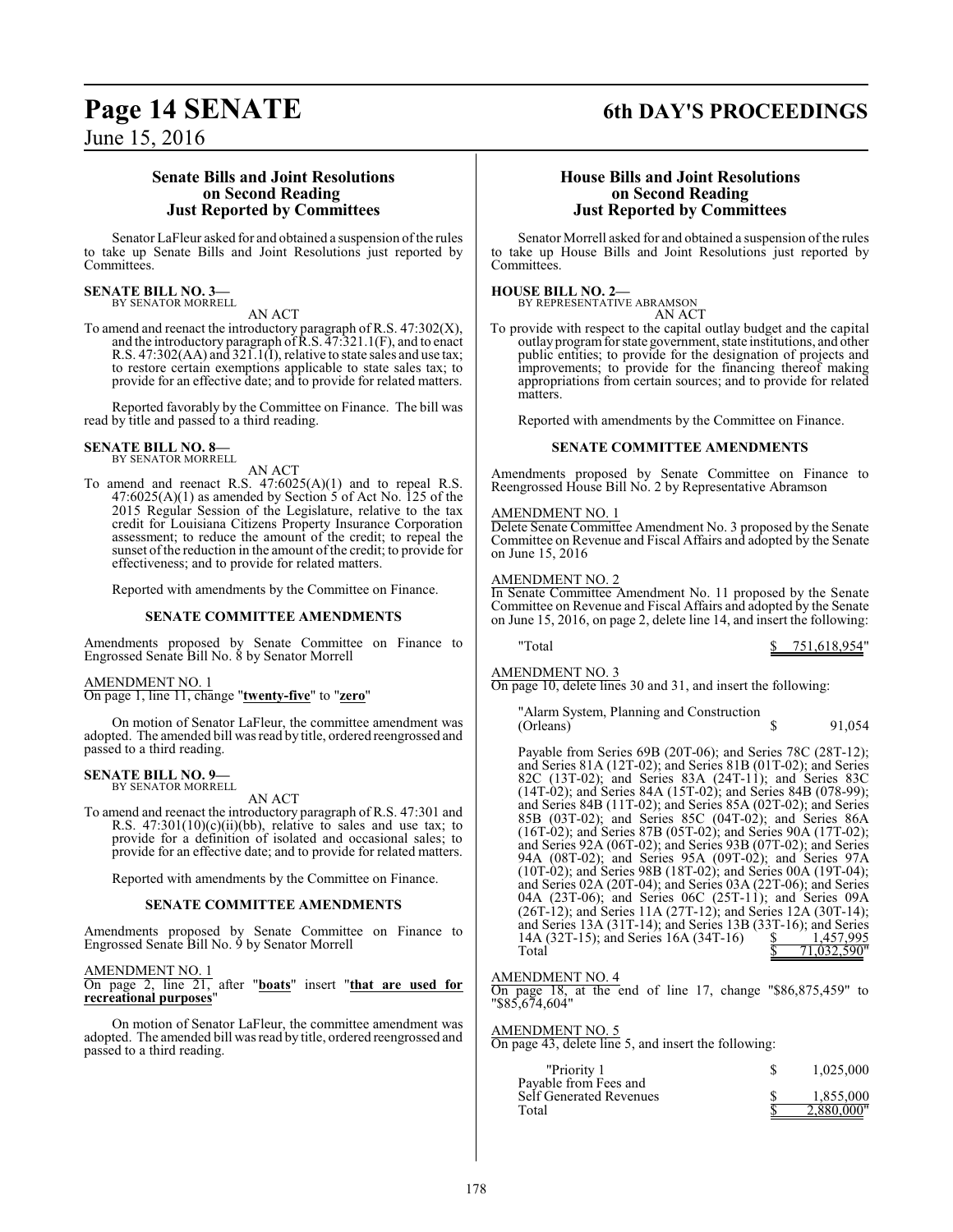### **6th DAY'S PROCEEDINGS Page 15 SENATE** June 15, 2016

On motion of Senator LaFleur, the committee amendment was adopted. The amended bill was read by title and referred to the Legislative Bureau.

### **Privileged Report of the Legislative Bureau**

June 15, 2016

To the President and Members of the Senate:

I am directed by your Legislative Bureau to submit the following report:

The following instruments are approved as to construction and duplication.

### **HOUSE BILL NO. 20—**

BY REPRESENTATIVE REYNOLDS AN ACT

To amend and reenact R.S. 47:287.95(A), (C)(1), (D), (E), and  $(F)(2)(b)$  and to enact R.S. 47:287.95(L) and (M), relative to corporate income tax; to provide for the calculation of apportionment income for certain businesses; to provide for the weighing of certain ratios in the calculation of Louisiana income; to provide for the sourcing of certain sales; to provide for applicability; to provide for an effective date; and to provide for related matters.

Reported without amendments.

### **HOUSE BILL NO. 24—**

BY REPRESENTATIVE ANDERS AN ACT

To amend and reenact R.S. 22:832(A)(3) and to enact R.S.  $22:832(C)(6)$ , relative to the insurance premium tax; to exempt health maintenance organizations from the reduction of the tax due made in Act No. 10 ofthe 2016 First Extraordinary Session; to provide for qualifying Louisiana investments of health maintenance organizations; to provide for effectiveness; and to provide for related matters.

Reported without amendments.

### **HOUSE BILL NO. 25—**

BY REPRESENTATIVE LYONS AN ACT

To amend and reenact R.S. 47:6025(A)(1), relative to income tax credits; to provide for the Louisiana Citizens Property Insurance Corporation assessment tax credit; to reduce the amount of the credit; to repeal the sunset of the reduction in the amount of the credit; to provide for effectiveness; and to provide for related matters.

Reported without amendments.

#### **HOUSE BILL NO. 29—** BY REPRESENTATIVE PRICE

AN ACT

To amend and reenact R.S.  $47:115(A)(3)$  and  $(C)$  and  $1624(A)$ , to enact R.S. 47:1624(C) through (E), and to repeal R.S. 47:287.657, 617, and 1624.1, relative to the payment of interest on certain overpayments; to provide for the calculation of interest on certain overpayments; to provide for the authority of the secretary of the Department of Revenue to pay interest on overpayments; to provide for certain limitations and requirements; to provide for effectiveness; and to provide for related matters.

Reported without amendments.

### **HOUSE BILL NO. 35—**

BY REPRESENTATIVE ANDERS AN ACT

To amend and reenact R.S. 22:842 and to repeal R.S. 22:270, relative to the annual tax on health maintenance organizations; to establish the rate of the annual minimum tax; to provide for applicability; and to provide for related matters.

Reported without amendments.

**HOUSE BILL NO. 47—** BY REPRESENTATIVE BROADWATER AN ACT

To amend and reenact Section 5 of Act No. 123 of the 2015 Regular Session of the Legislature and Section 2 of Act No. 6 of the 2016 First Extraordinary Session of the Legislature, relative to corporate income tax; to provide for the net operating loss deduction for corporate income taxes; to provide for applicability and an effective date; and to provide for related matters.

Reported without amendments.

## **HOUSE BILL NO. 50—** BY REPRESENTATIVE MONTOUCET

AN ACT

To amend and reenact R.S.  $47:293(9)(a)(xvi)$ , relative to individual income tax; to provide for certain deductions for purposes of calculating individual income tax liability; to reduce the deduction for certain net capital gains; to provide for an effective date; and to provide for related matters.

Reported without amendments.

Respectfully submitted, DANIEL R. MARTINY Chairman

### **Adoption of Legislative Bureau Report**

On motion of Senator Martiny, the Bills and Joint Resolutions were read by title and passed to a third reading.

### **Privileged Report of the Legislative Bureau**

June 15, 2016

To the President and Members of the Senate:

I am directed by your Legislative Bureau to submit the following report:

The following instruments are approved as to construction and duplication.

**HOUSE BILL NO. 2—**

BY REPRESENTATIVE ABRAMSON AN ACT

To provide with respect to the capital outlay budget and the capital outlay programfor state government, state institutions, and other public entities; to provide for the designation of projects and improvements; to provide for the financing thereof making appropriations from certain sources; and to provide for related matters.

Reported without amendments.

Respectfully submitted, DANIEL R. MARTINY Chairman